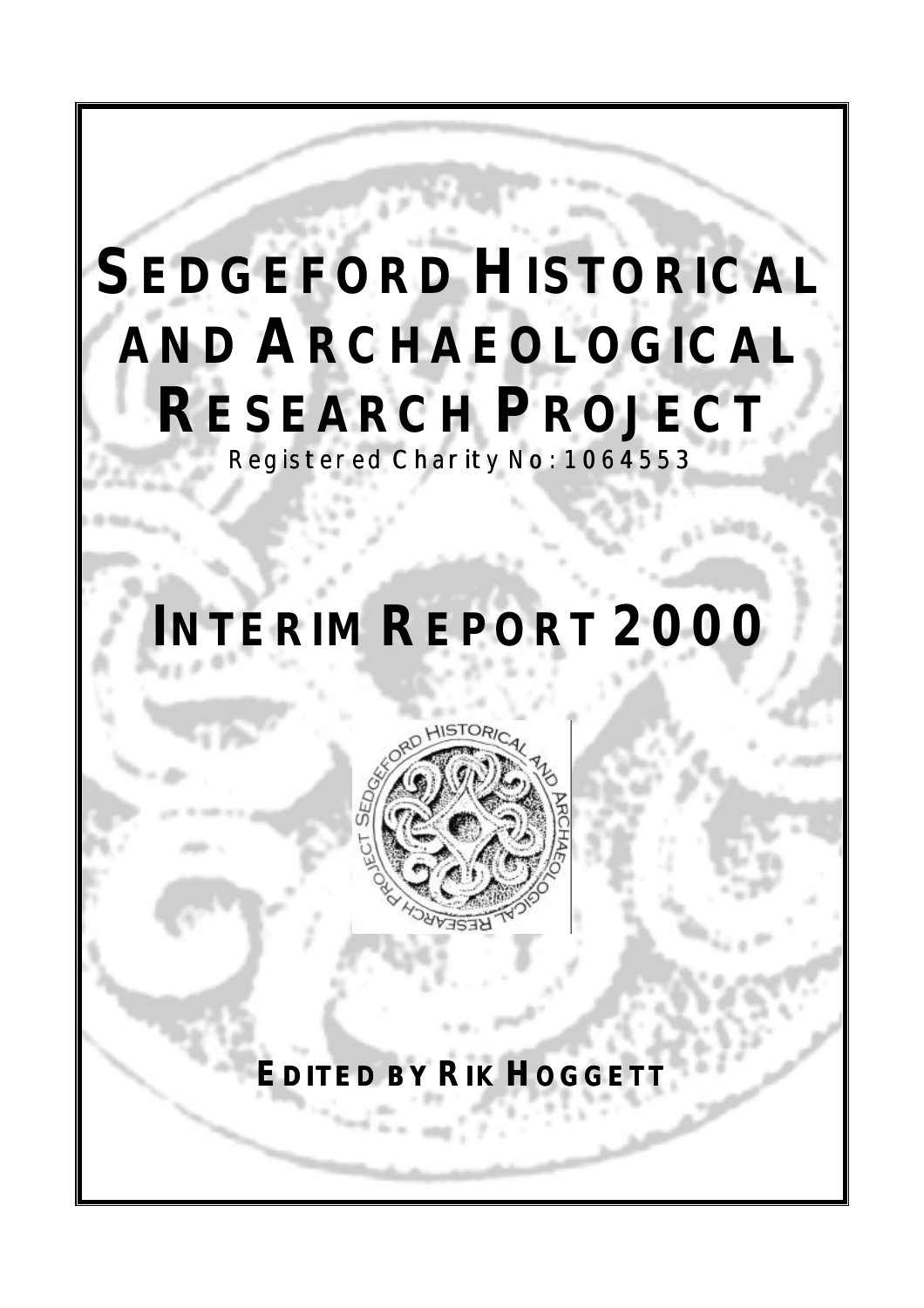### **SEDGEFORD HISTORICAL AND ARCHAEOLOGICAL RESEARCH PROJECT**

REGISTERED CHARITY NUMBER **1064553**

### **PERSONNEL 2000**

#### **DIRECTORIAL TEAM**

Andrea Cox, Gareth Davies, Neil Faulkner, Rik Hoggett, Keith Robinson, Ray Thirkettle, Melanie Van Twest

#### **SUPERVISORY TEAM**

**BONEYARD** Dominic Andrews, Gareth Davies, Neil Faulkner, Martin Hatton, Ruth Panes, Naomi Payne, Richard Swann, Luke Woodley

**WEST HALL & PROJECT ARCHIVE** Andrea Cox

**HUMAN REMAINS** Melanie Van Twest Vi Ferrante di Ruffano Martin Hatton and Pat Reid

**WEST HALL HOUSE** Pauline Fogarty and Dominic Andrews

> **PAGAN SAXON PROJECT** Sophie Cabot

**POTTERY** Neil Faulkner and Georgina Robotham

**COMPUTERS AND SITE DATABASE** Hilary Snelling

> **CATERING** Jill Maynard

**LANDSCAPE ARCHAEOLOGY** Rik Hoggett

**ANIMAL REMAINS & ENVIRONMENTAL SAMPLING** Ray, Pauline and Helen Thirkettle Naomi Payne

**SITE PHOTOGRAPHY** Keith Robinson and Tim Snelling

**BOWLING GREEN EVALUATION** Naomi Payne

> **SMALL FINDS** Ray Ludford

**PUBLIC RELATIONS AND TOUR GUIDE** Chris Mackie

**SITE TECHNICIANS** Ray Thirkettle and Kelvin Smith

#### **THE SHARP COMMITTEE**

Hugh Ford (*Chairman*), Anthony Maynard (*Deputy Chairman and Fundraising*), William Armitage (*Treasurer*), Chris Kelly (*Secretary*), Richard Coulton (*Legal Advisor*), John Smallwood, Kelvin Smith, Chris Mackie, Andrea Cox, Gareth Davies, Neil Faulkner, Rik Hoggett, Keith Robinson, Ray Thirkettle and Melanie Van Twest.

#### **BOARD OF TRUSTEES**

Richard Coulton, Hugh Ford, Bill Armitage, Neil Faulkner, Anthony Maynard, John Smallwood

**FOR A LIST OF OUR PATRONS AND BENEFACTORS SEE THE BACK COVER**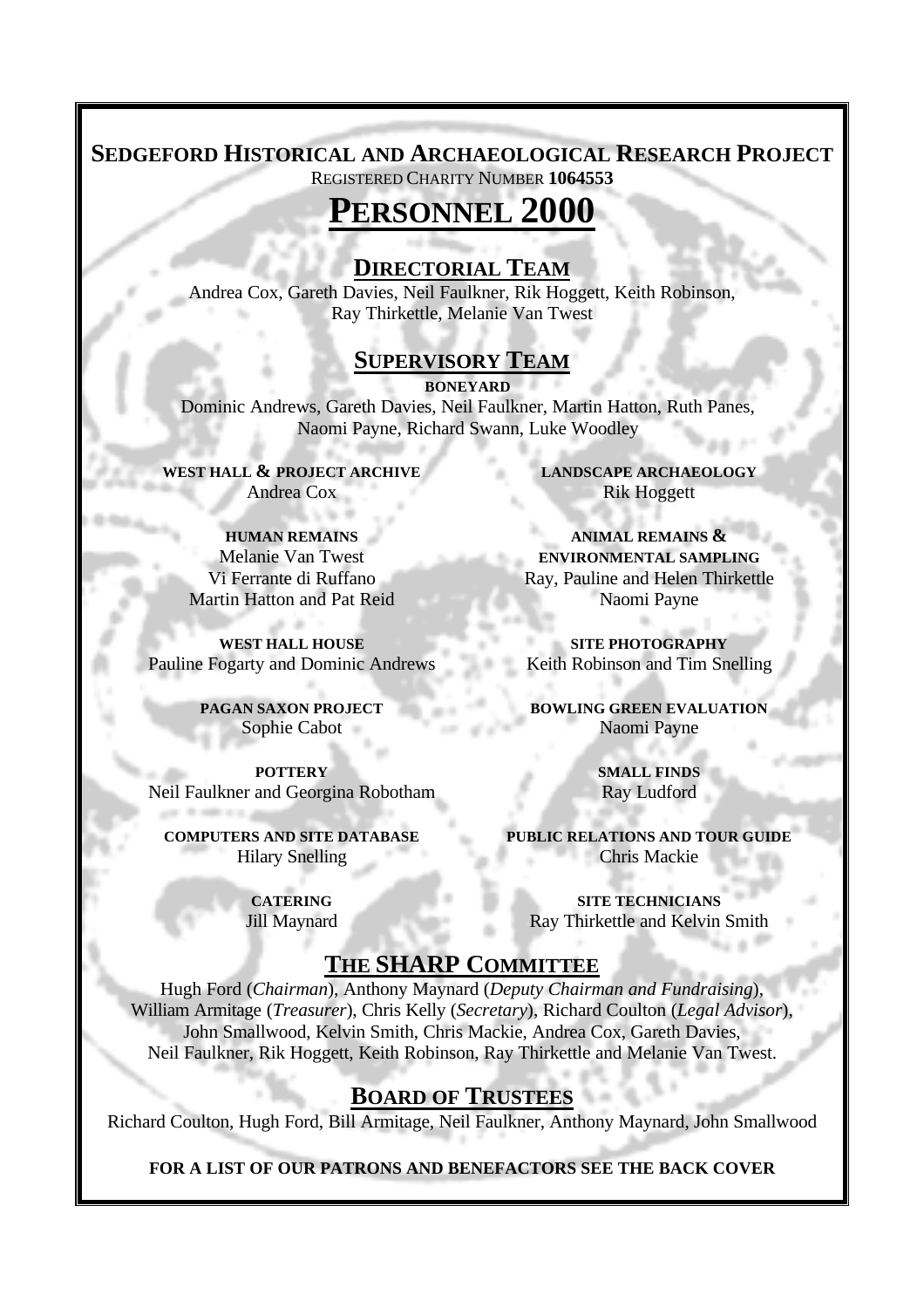### **SEDGEFORD HISTORICAL AND ARCHAEOLOGICAL RESEARCH PROJECT**



# **INTERIM REPORT 2000**

| <b>Rik Hoggett</b>                                                         |
|----------------------------------------------------------------------------|
| Gareth J. Davies                                                           |
| ANGLO-SAXON SEDGEFORD: AN AGRICULTURAL PERSPECTIVEPAGE 8<br>Ray Thirkettle |
| Dominic Andrews and Melanie Van Twest                                      |
| Andrea Cox                                                                 |
| <b>Pauline Fogarty</b>                                                     |
| Sophie Cabot                                                               |
| Naomi Payne                                                                |
| <b>Dominic Andrews</b>                                                     |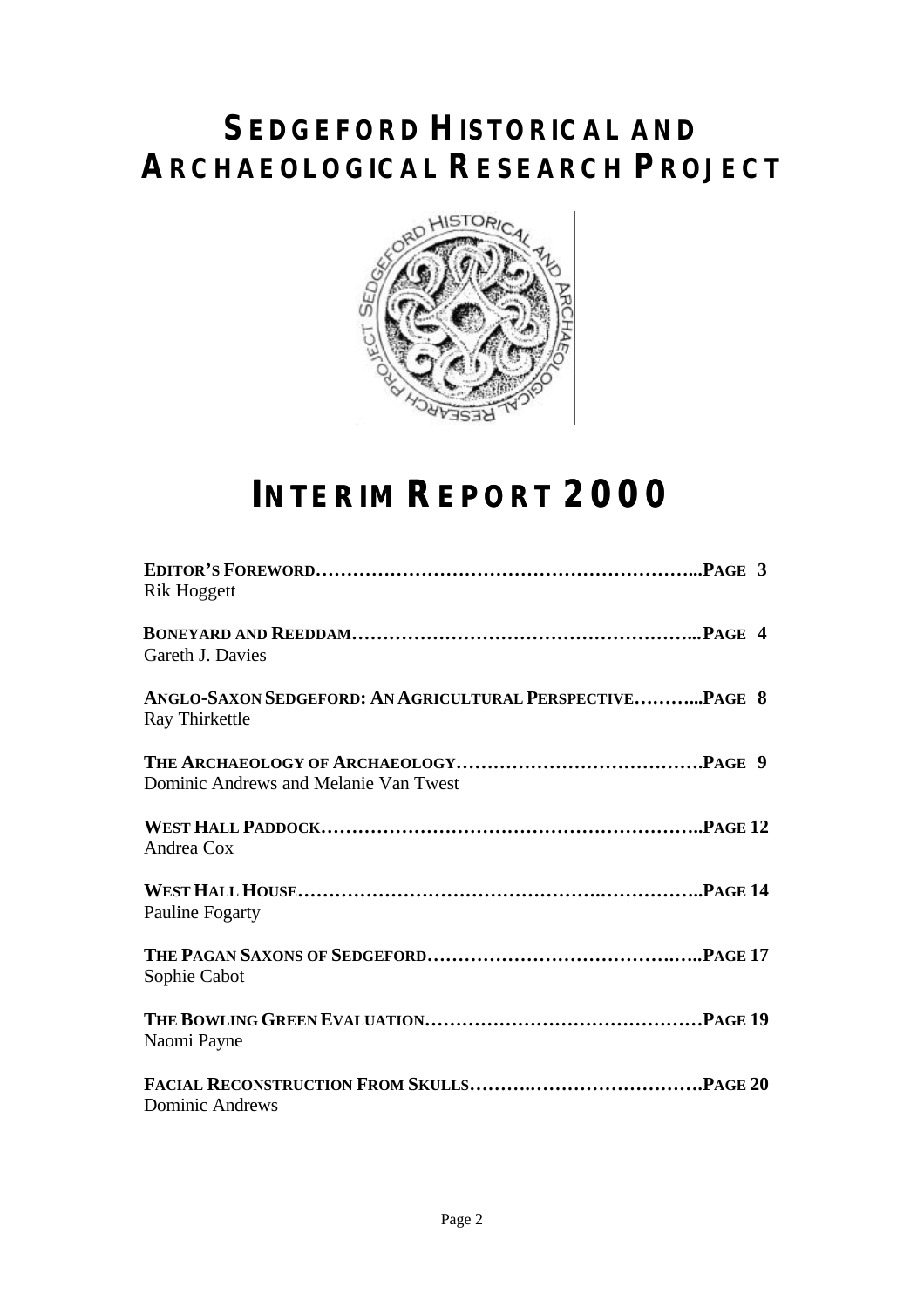### **EDITOR'S FOREWORD**

By Rik Hoggett

It is no understatement to describe the 2000 season as SHARP's most successful yet, and all the signs point to even more successful seasons to come. During the course of the summer numerous advances were made in all aspects of the Project's work, new avenues of investigation were opened up and the excavators' campsite was at full capacity for several weeks. In these pages, the SHARP team present the latest findings from all parts of the Project and describe the situation as it stands after five years of work in Sedgeford.

This year there were significant developments in the Boneyard, with the identification of a sunken-featured building, the excavation of several more burials and the digging of an outlying evaluation trench. A campaign to combine the excavations of the 1950s with our own was also begun in earnest, with the digging of a linking trench and examinations of old excavation archives.

At West Hall archaeological work was completed in the Paddock, with the existing trenches being excavated to their lower limits and the site back-filled. Building on this and previous work, a standing building survey was conducted of West Hall House and its grounds.

Work was also begun at several other sites within the Parish, with a view to evaluating their archaeological potential and perhaps expanding the Project in future seasons.

The 2000 season also served to demonstrate that public support for the Project is as strong as ever, with large numbers attending the site tours and over **seven hundred** people attended our first site Open Day, now to become an annual event. As always we are immensely grateful for this support, without which we could not continue to work, and thank you all.



Figure 1. The village of Sedgeford showing the location of areas discussed in the text. **A** - Eaton. **B** - West Hall. **C** - Boneyard/Reeddam. **D** - Bowling Green. **E** - Pagan Saxon Evaluation.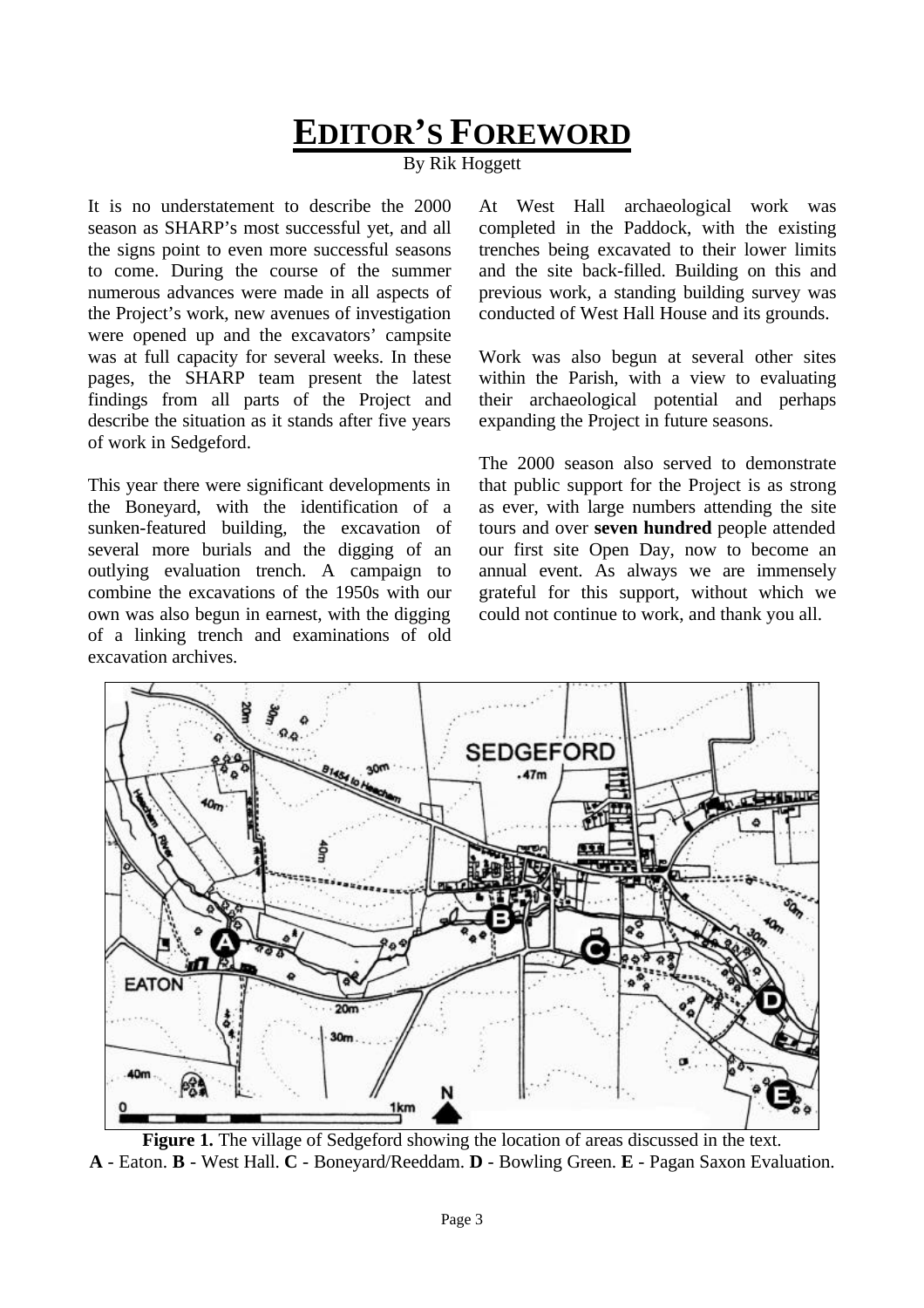### **BONEYARD AND REEDDAM**

By Gareth J. Davies

Located on the southern slope of the Heacham River valley, the Boneyard has long been known as the site of a cemetery, due to the regular appearance of human bone during ploughing. Excavations conducted by Dr. Peter Jewell during 1957-58 discovered 'some thirty' articulated skeletons from what was originally interpreted as a Saxo-Norman cemetery, and further to the west, Middle to Late Saxon occupation deposits in the form of a series of intercutting gullies, areas of burnt daub and flint cobbling (Wilson and Hurst 1959, 298). It was with this prior knowledge that SHARP began a large-scale excavation of the site in 1996, which has subsequently revealed a complex sequence of both human and natural effects on this piece of Norfolk landscape.

#### **MEDIEVAL CHANGES TO THE LANDSCAPE**

Whilst we are very fortunate that the Boneyard site has remained free of development since its abandonment, it has not been left entirely untouched by the events of the last millennium. Immediately north of the Boneyard, at the base of the valley, is the area known as the Reeddam due to its deliberate flooding in the Norman period for the cultivation of reeds, an event which greatly effected the surviving archaeology. Whereas the upper slope of the Boneyard is characterised by orange sand and gravel of periglacial origin, the damming of the river and the subsequent advance of the marsh has turned the orange sand on the lower slope of the Boneyard a dark grey colour, making interpretation of the archaeology difficult.

The most impressive feature associated with this period of the site's use is a large ditch, up to five metres wide and one metre deep, running from east to west across the northern portion of the main site. This ditch probably represents the southern boundary of the Reeddam and it was re-cut at least once during its existence. In the relatively short period since

that time, much of the Boneyard field has been covered by a layer of colluvium (hill wash) over a metre thick in places.

#### **THE ANGLO-SAXON CEMETERY**

Below the layer of hill wash and the medieval ditch, SHARP's excavations have unearthed an intriguing, but at times problematic, sequence of Anglo-Saxon period archaeology, the interpretation of which has grown with the Project itself. The most extensive feature of the Boneyard-Reeddam excavation is a large Anglo Saxon inhumation cemetery which, to date, has produced a total of 161 burials of various degrees of preservation and completeness (see Figure 2). The people in the cemetery were buried in a west-east orientation without grave-goods, strongly suggesting that they were Christian burials, and therefore date to the seventh century or later. Initial radiocarbon dating of an early burial from the Reeddam has given a date of 730AD±40, significantly earlier than that suggested by the excavations of the 1950s, and one supported by the artefactual evidence, which suggests an eighth or ninth century date for the cemetery.

The arm positions of the burials and the occasional bone or metal pin both suggest that most people were buried in shrouds. However, not all of the burials in the cemetery were shroud burials. To the east of the excavation area there are a group of burials that have produced a number of iron coffin fittings, perhaps suggesting both differing status and segregated areas within the cemetery? By far the most concentrated area of burials is on the flat ground to the north of the excavations in the now waterlogged Reeddam. Within a five by ten metre trench a total of 6l burials have been excavated to date, and in places there are at least four phases of intercutting burials. In some cases, where a later burial disturbed an earlier skeleton, the disarticulated bone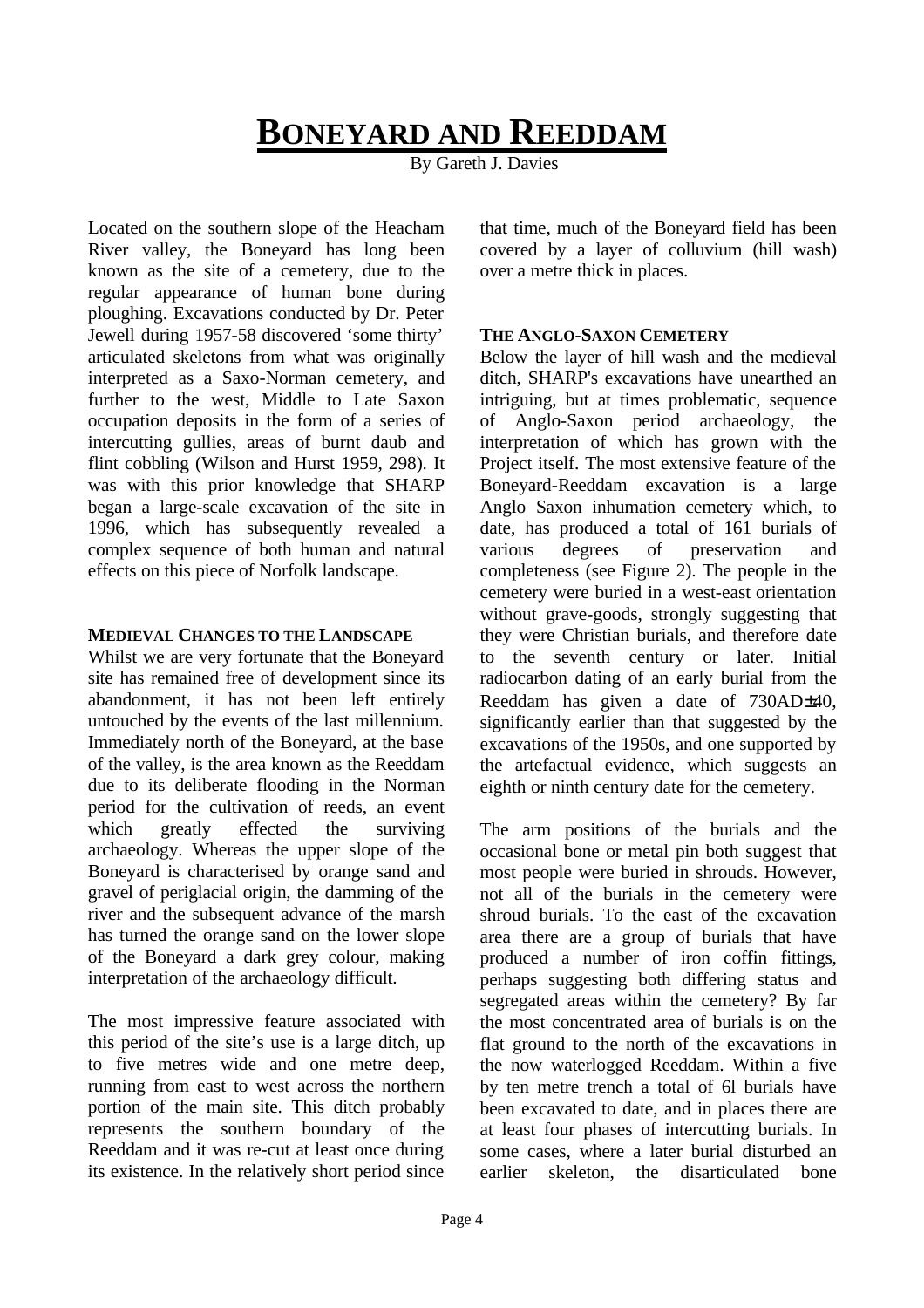

**Figure 2.** The positions of the burials from Boneyard and Reeddam.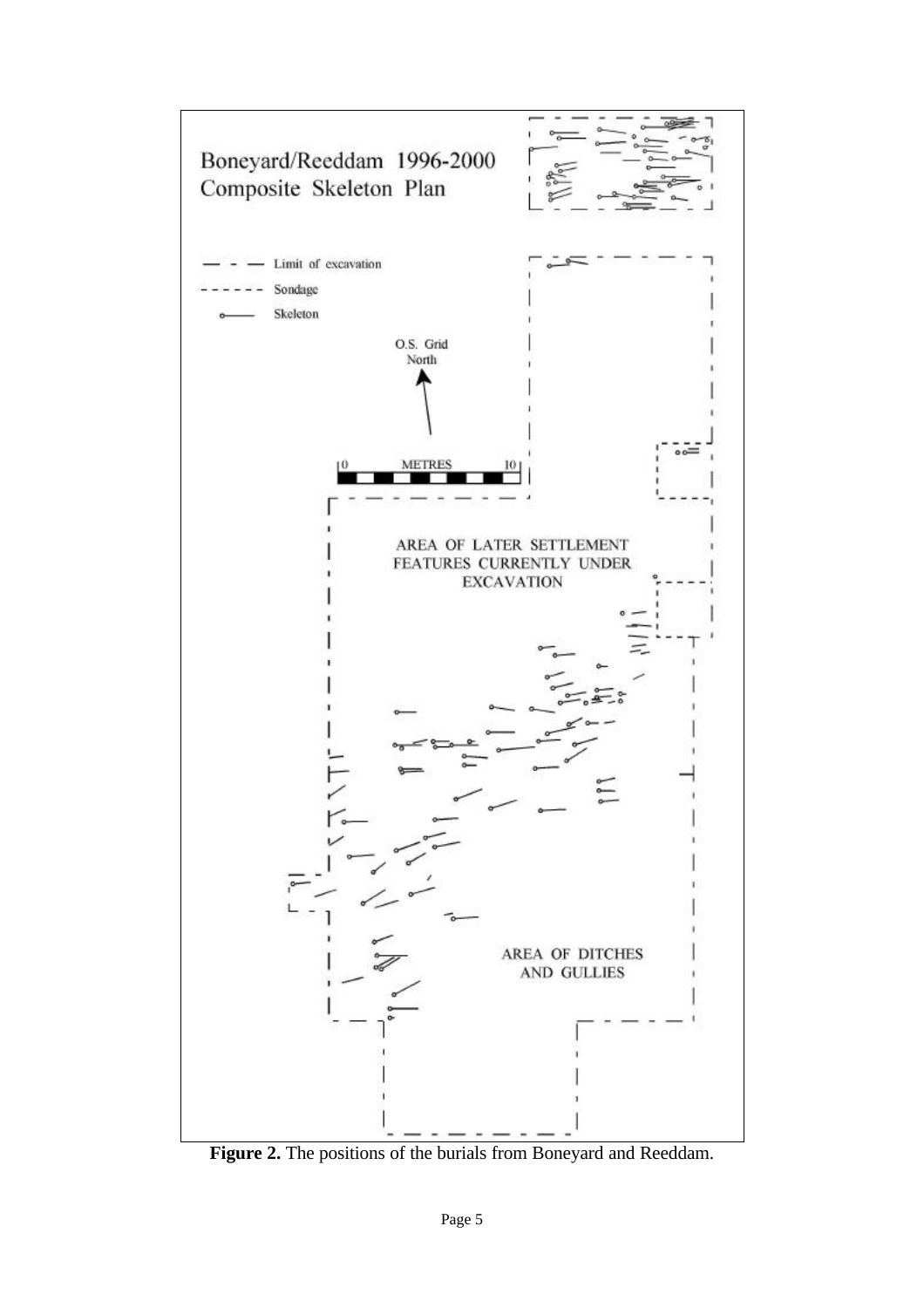(charnel) from the earlier burial was positioned around the sides of the later grave cut. Because of the intensity of burial in this area the presence of charnel is often the only way to recognise the earliest phase of burials.

Although we have only excavated a fraction of the site, it would appear that the burials in the Reeddam may represent one of the more utilised areas within an extensive cemetery. Certainly this area was re-used for burial on a number of occasions whereas burials further up the Boneyard slope are a lot more dispersed and rarely intercut each other.

#### **LATER ANGLO-SAXON OCCUPATION**

After the cemetery fell into disuse there were a number of different phases of occupation on the Boneyard site. Most noticeable are at least three phases of intercutting north-south drainage ditches and gullies, some fairly sizeable, and a necessary feature to protect a settlement on the slope. In the south east corner of the upper slope these north-south ditches do not truncate any skeletons and may be contemporary with the cemetery. On the lower slope these drainage ditches cut through other settlement features, which immediately postdate the cemetery. These settlement features include a number of postholes and a probable sunken-featured building (S.F.B.). S.F.B.s are typical structures on Middle Saxon sites and are represented by a large oval hollow in the ground that fills up with material after the building becomes disused. S.F.B.s are sometimes found with post-holes in or around them (as is the case here, see Figure 3) and are often interpreted as ancillary buildings that consisted of a post built structure with a raised timber floor and a small cellar-like cavity below.

The Boneyard S.F.B. is particularly interesting in that after it became disused a large dump of oven lining was thrown into the hollow of the structure. In addition, to the north of the S.F.B. two pits have been excavated that contained a lot of burnt clay. These two pits may represent oven clearances, and it seems that the

occupation immediately after the S.F.B. may represent an area that was being used for the dumping of material associated with informal industries such as bread-making. Indeed, the only evidence found of the bread wheat *triticum* on the site is from a flinty occupation surface adjacent to these 'oven clearance' pits. Around this time there was also considerable amount of animal bone being dumped on the site, a more detailed discussion of which can be found below.



**Figure 3.** Plan and cross section of the S.F.B.

The main problem with the Boneyard settlement features, as with other Middle Saxon sites, is the lack of any tight dating evidence. The metalwork finds from the settlement layers post-dating the cemetery suggest an eighth or ninth century date for them, a date supported by the pottery finds. Many of the features contain Anglo-Saxon Thetford Ware pottery, which was made from the late ninth to the late eleventh centuries. Some, however, such as the S.F.B. only contain Ipswich Ware, which was produced from the early eighth to the mid-ninth centuries. Typically most features contain both types of pottery, but there is sufficient evidence to conclude that parts of the Boneyard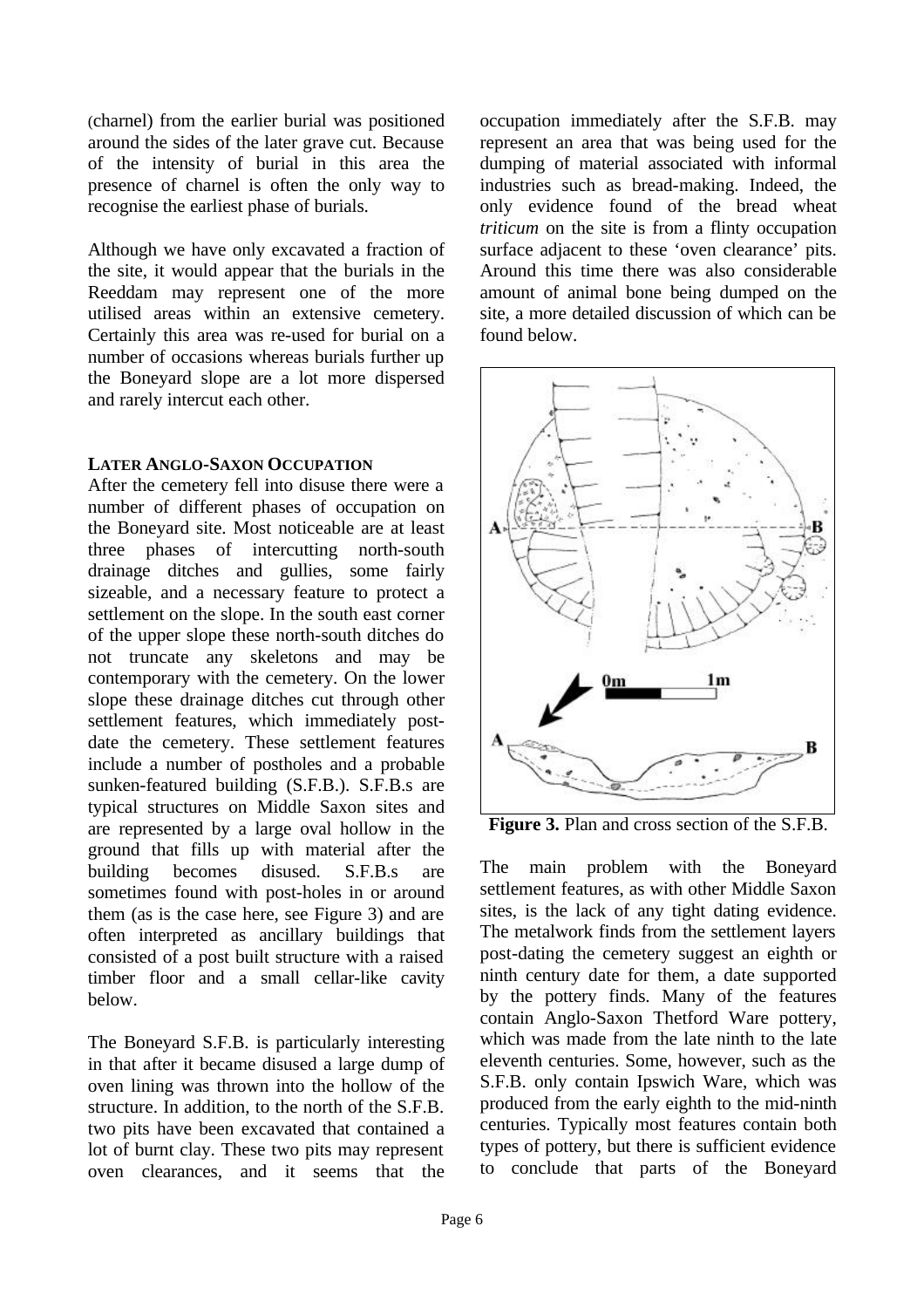cemetery may go out of use as early as the ninth century, whilst other areas may have continued in use until some time later. This issue of chronology is one that we will only resolve further by continuing the excavation and commencing a systematic programme of radiocarbon dating.

#### **HOW BIG? HOW IMPORTANT?**

The extent of the Middle Saxon site is still an unresolved matter. Presumably the cemetery was bounded to the north by the River Heacham, but to the east, west and south we still have not discovered any definite boundaries. Evaluation work 40 metres to the east of the main trench has shown that there are no burials in this area, but there is a large north-south aligned ditch 2.7 metres wide and 1.7 metres deep. The pottery recovered from this ditch suggests that the ditch was initially cut in the Iron Age and then re-cut a number of times in the Anglo-Saxon period: could this reused ditch represent the eastern boundary of the cemetery?

Geophysical survey seems to have traced the northern course of the ditch running across a part of the Boneyard field, and the most easterly of the 1950s excavations revealed the burials not to extend that far. Work by the Norfolk Archaeological Unit immediately south of the Boneyard field in 1991 did not discover any burials either. It would appear, then, that the approximate limits of the cemetery have been identified, although clarifying them remains one of SHARP's most pressing research questions.

The archaeological potential of the Middle Saxon settlement site that would have been in use during the lifetime of the cemetery is vast. The SHARP excavations are yet to reach the 'settlement proper', but from the work in the cemetery and evaluations around the main excavations we are picking up tantalising evidence of a large, wealthy community that either had extensive trade links or its own centres of manufacture. We have several styli from the site (one of which is shown in Figure 4); pieces of decorated vessel glass; fragments of painted wall plaster; decorated bone combs; a range of Middle Saxon metalwork; and eighth century coinage, specifically an Anglian silver penny of King Eadwald (796-798 AD) and a Series R sceatta (730-750 AD).

Many of the artefacts listed above are traditionally seen as denoting 'high status' when found together on Middle Saxon sites. Indeed, styli and painted wall plaster have in the past been associated with monasteries and churches; styli as direct evidence of literacy and painted plaster as an exclusive form of building decoration. Early indicators are that next season, when we begin long term investigation of the settlement next to the Boneyard cemetery, an extensive, wealthy settlement, possibly focussed around a large early church, may begin to be uncovered.

#### **REFERENCE**

Wilson, D.M. and Hurst, J.G. 1959. 'Medieval Britain in 1958', *Medieval Archaeology* 3, 295- 325.



**Figure 4**. Middle Saxon copper alloy stylus, actual size.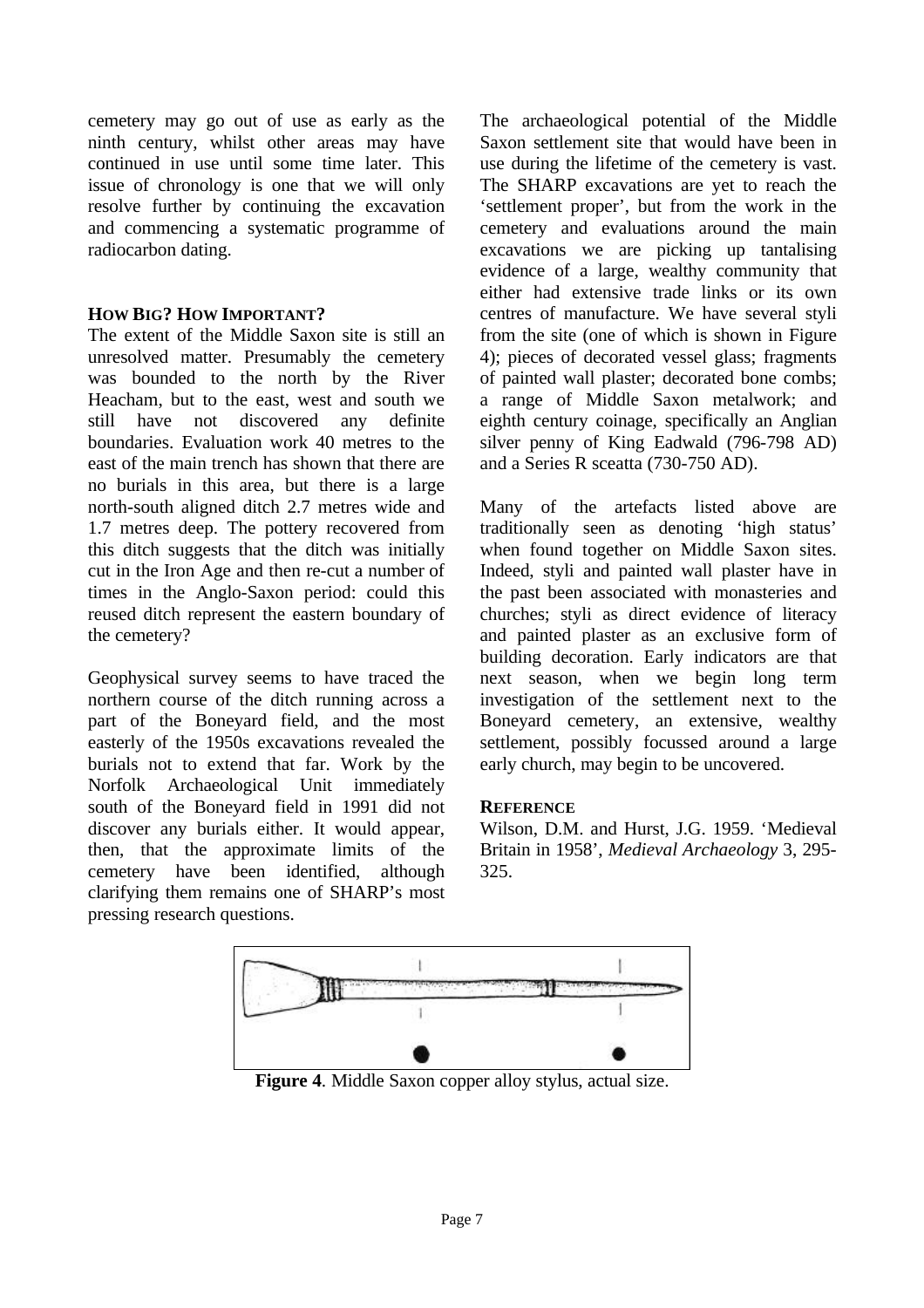# **ANGLO-SAXON SEDGEFORD**

#### **AN AGRICULTURAL PERSPECTIVE**

By Ray Thirkettle

The Boneyard-Reeddam site has produced a large assemblage of animal bones, the great majority of which are thought to derive from the occupation activity post-dating the cemetery. The value of much of this assemblage has been reduced by erosion, which has resulted in much mixing of contexts across the site, but there is sufficient material from secure contexts for us to gain an insight into the animal husbandry practices of the Anglo-Saxon inhabitants.

According to the animal bones recovered so far, the range of animals represented on the site follows the usual trend of sheep, cattle and pig, in that order of prevalence. Horse, dog and cat are also present in smaller quantities. Deer is represented by only one fragment of a roe deer's scapula, perhaps the remnant of a special feast?

Birds from the site include numerous domestic fowl, duck and goose. In addition, one bone from a common crane has been recognised. This bird is frequently found on archaeological sites and it is assumed that the bird was once quite common in England (Albarella and Davis 1996).

A study of the kill pattern of sheep, estimated by assigning age categories to the mandibles recovered, has identified two distinct peaks in the age at death sequence. The first peak falls at 1-2 years old and the second at about 5-6 years. The 1-2 year old animals, being newly mature, no doubt were a source of meat and perhaps represent a cull of unwanted male sheep. The 5-6 year old kill-off is perhaps showing animals of declining milk yield and whose fleeces were getting shabby.

In later times the most important contribution that sheep made towards the agricultural economy was their manure (Williamson 1997). The use of husbandry practices where sheep were closely penned in fields before the crops were sown may be supported by the large amount of sheep allowed to live to old age. The question arises as to whether the death peak at 5-6 years represents a cull, or has some other explanation, such as natural mortality?

The Anglo-Saxons of Sedgeford evidently ate well from locally butchered beef; the spread of cattle bones shows a slight bias to the skeletal elements of the head and lower leg bones, the off cuts of butchery. The scarcity of long bones, the humerus and femur, could perhaps be explained if these were habitually smashed for the extraction of marrow, a possibility which examination of bone fragments cannot prove.

The enormous quantities of oyster shells which litter the sites, along with mussel shells and the occasional cockle, signify the consumption of shellfish, but what about fish? The close proximity of the river and the coast make it hard to believe that fish were not being eaten. However, despite a programme of wet sieving and objective sampling we have failed to recover much evidence for this.

Environmental sampling is recovering traces of cereal grains with oats, rye, barley and wheat present. With this year's recovery strategy we hope to have recovered chaff from these cereals, which will allow us to identify the varieties being grown. The samples are at present awaiting analysis. If we are successful we will be able to make a valuable contribution to the knowledge of the Anglo-Saxon agricultural economy in East Anglia.

#### **REFERENCES**

Albarella, U. and Davies, S.J.M. 1996. 'Mammals and Birds from Launceston Castle, Cornwall', *Circaea* Volume 12, Number 1.

Williamson, T. 1997. *The Origins of Norfolk*. Manchester University Press.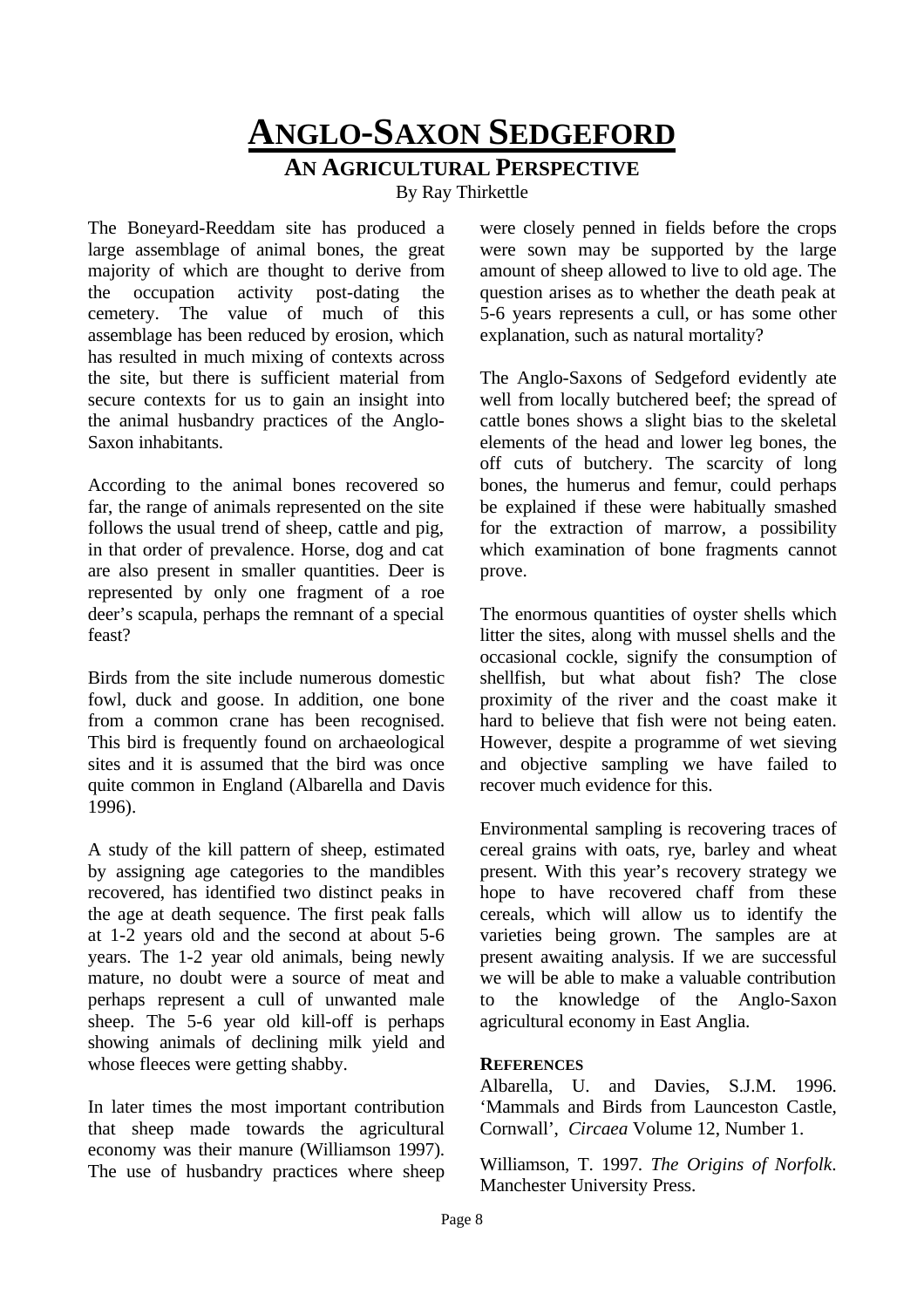### **THE ARCHAEOLOGY OF ARCHAEOLOGY**

**RESEARCHING PREVIOUS EXCAVATIONS OF THE BONEYARD**

By Dominic Andrews and Melanie Van Twest

#### **INTRODUCTION**

As was discussed above, SHARP are not the first to excavate the Boneyard site. Several excavations were conducted in and around the area during the late 1950s, the most significant of which was that conducted during 1957-58 by Dr. Peter Jewell of Cambridge University. Although a brief summary of his excavation findings was published in the journal *Medieval Archaeology* in 1959, the fact that some of the collaborators did not deliver their respective reports means that the excavation has never been fully published. SHARP is intending to rectify this in our first monograph, by publishing Jewell's excavations along with our own.

Before SHARP's first season in 1996, the then directors went to visit Dr. Jewell and obtained copies of much of his excavation's paper archive, subsequently using this information to place the main Boneyard trench adjacent to the previously excavated areas. Jewell himself visited the site during the 1997 season, and, although he has since sadly died, it has always been our intention to combine his findings with our own to create an overall archaeological picture of the Boneyard. To this end, the 2000 season saw the opening of a trench linking our excavations to Jewell's and also the beginning of a programme to re-examine his site archive. Most of this archive is lodged with Norwich

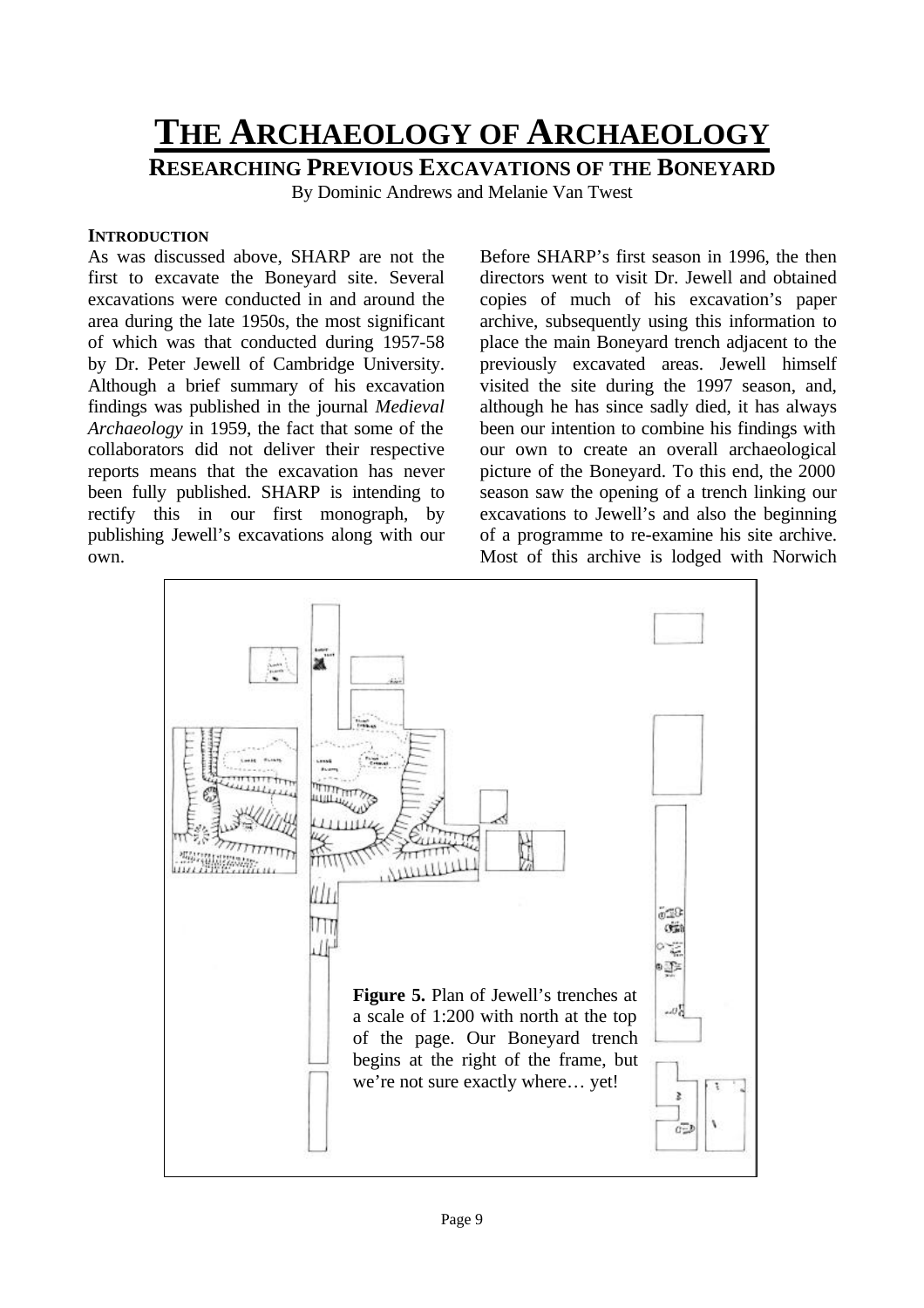Castle Museum and will be examined once the museum reopens in 2001, but some of the excavated human remains are now held by the Department of Biological Anthropology at the University of Cambridge and were examined by SHARP during the 2000 season.

#### **A LINK TO THE PAST**

Due to the fact that Jewell's original plans used natural features to provide locational details, many of which have since disappeared, we were not entirely certain of the relative relationship between his trenches and our own before the excavation began. We knew that they were close to each other - indeed, we believe that they overlap slightly in the south western corner of our Boneyard trench - but beyond that all was supposition. The research aims of the linking trench were, and are, therefore threefold:  $\overline{1}$ ) to identify the positions of Jewell's trenches, 2) to remove Jewell's backfill, exposing his sections, and 3) to excavate away the undisturbed areas around Jewell's trenches. These aims will allow us to interpret Jewell's findings in relation to our own, enabling us to integrate evidence from both projects.

A rectangular trench was begun, extending away from the western side of the Boneyard trench and, as it was assumed that the field had been deeply ploughed since the 1950s, we did not expect to find intact archaeological deposits very near to the surface. The supposed deep ploughing had clearly never occurred, as traces of Jewell's trenches were revealed at a relatively shallow depth within the trench, a fact later confirmed by Bill Armitage, who was responsible for ploughing the field in the 1960s.

Rather than excavate the entire area at once, thin sondage trenches were dug along the northern and southern sides of the linking trench to sample the stratification. This sampling revealed part of one of Jewell's trenches, which crossed the eastern end of the linking trench, running approximately northsouth. The excavation was able to clearly identify the edges of the old trenches, marked

as they were by the presence of darker backfill against a lighter, undisturbed sand. This backfill was removed in places to reveal the bottom of the original trench, marked by the hard, sandy, chalk gravel taken to be the natural in this area. A hollow was found in the surface of this layer, which may represent a grave cut from which the 1950's excavators took one of their skeletons. Next season work will begin on the removal of the remaining backfill of Jewell's trench.



**Plate 1.** Jewell excavating a skeleton, 1958.

At the southern side of the western end of the linking trench, excavation of an area believed to be outside Jewell's trenches revealed traces of human bone and eventually an articulated skeleton. The skull was missing, apart from one piece of bone and a part of the jaw, and seemed to have been truncated by a north-south running feature. The ribs and arms had also been disturbed and the legs were partly displaced, but most of the bones of the feet were present, although scattered. It is thought that this burial had been very lightly skimmed during ploughing and that the disturbance results from this. However, the truncation of the skull is more archaeologically interesting – the area to the west of the cut is filled with flint rubble in a loose soil and may well represent the position of another trench which may have removed the skull.

Clearly, then, this season's work has demonstrated that Jewell's trenches are still largely undisturbed and that their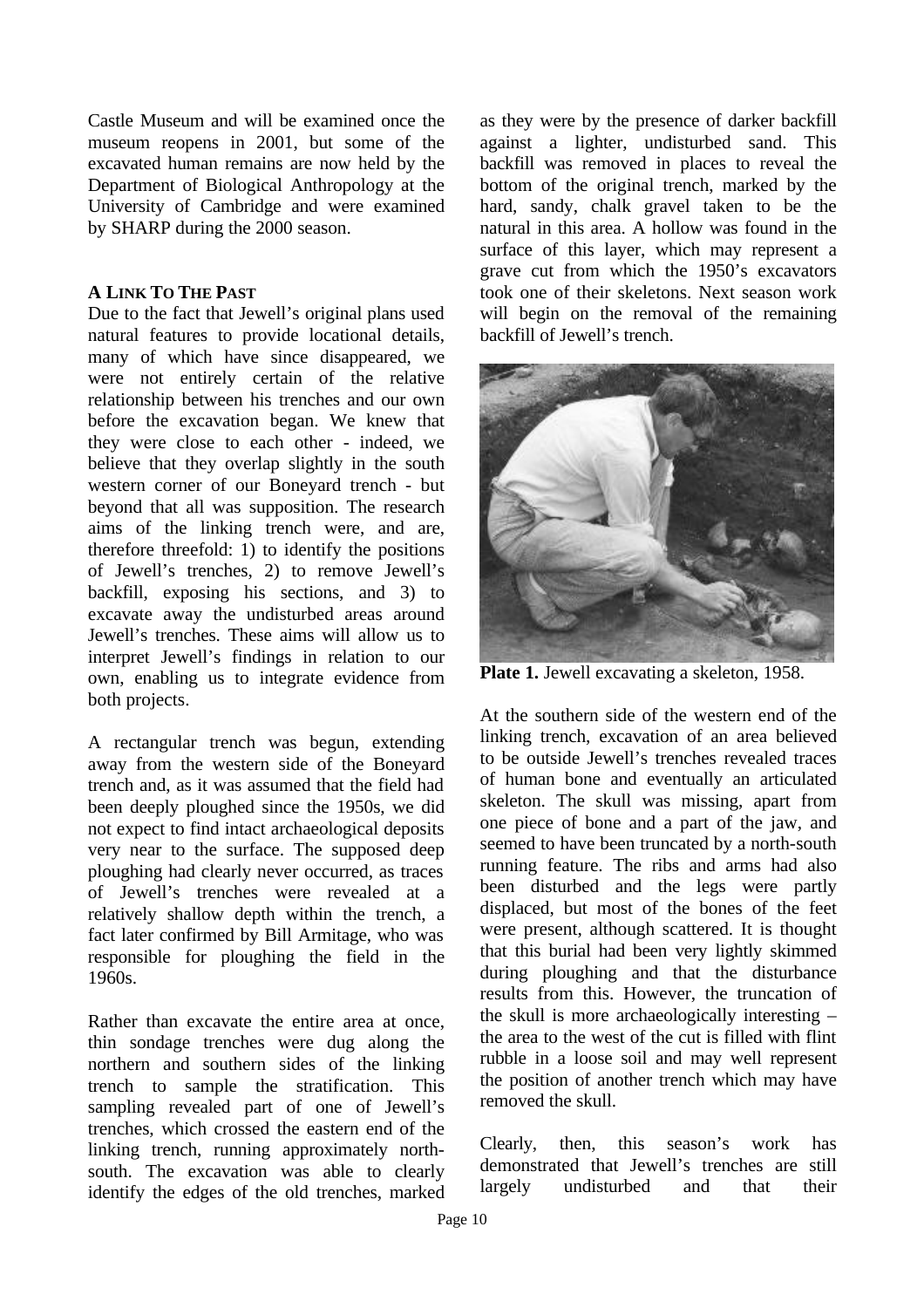archaeological potential is high. In addition there are areas of undisturbed stratification between them, the eventual excavation of which will greatly enhance the archaeological record of the Boneyard.

#### **THE CAMBRIDGE SKELETONS**

The Department of Biological Anthropology at the University of Cambridge holds over 70 partial skeletons, supposedly from Sedgeford, as a part of the Duckworth Collection. During the course of a week we were able to identify 22 skeletons as those excavated by Jewell in 1957-58 by matching their Roman numeral cataloguing system with that used on excavation plans showing the skeletons in situ.

Jewell's plans compared well with the evidence of the skeletons themselves, as the amount of skeleton shown present was generally very accurate, although frequently ribs and hands were missing - clearly shown on the plans, we can only assume that they were not recovered during excavation, presumably as they were deemed to be of little diagnostic value. This is still essentially true, but the idea of separating articulated bones for any other reason than dire necessity is not one that is tolerated so easily today and provides an example of the change in attitudes in archaeology during the last forty years.

Jewell's 22 skeletons were examined in the same way as those excavated by SHARP and their data added to the SHARP burials

catalogue. Taking the Cambridge burials into account, we now have evidence for at least 189 articulated skeletons in varying degrees of preservation. Work on the disarticulated bone is still incomplete, but initial estimates suggest that it could represent about 50 individuals, bringing the total nearer to 240. This is a substantial number of burials, and from only a part of the cemetery, and perhaps adds weight to the growing theory that far from being a<br>rural backwater. Sedgeford was an rural backwater, Sedgeford was an ecclesiastical site of some importance at the time of the cemetery's use.

Our work at Cambridge this season has clearly demonstrated the value of examining the archives of previous excavations and we hope to have as much success when we examine the rest of Jewell's archive in 2001. However, the Cambridge collection also contains the partial remains of at least 50 more individuals described as coming from an excavation in Sedgeford during 1960-61 and about which we know nothing - are these individuals also a part of the Boneyard population or do they represent another site as yet unknown to SHARP? This too is a matter that we will be addressing in the 2001 season.

#### **ACKNOWLEDGEMENTS**

SHARP wishes to thank the Department of Biological Anthropology, University of Cambridge, particularly the curator, Ms Maggie Bellati.



**Plate 2.** Jewell's excavation team at work on the Boneyard, 1958.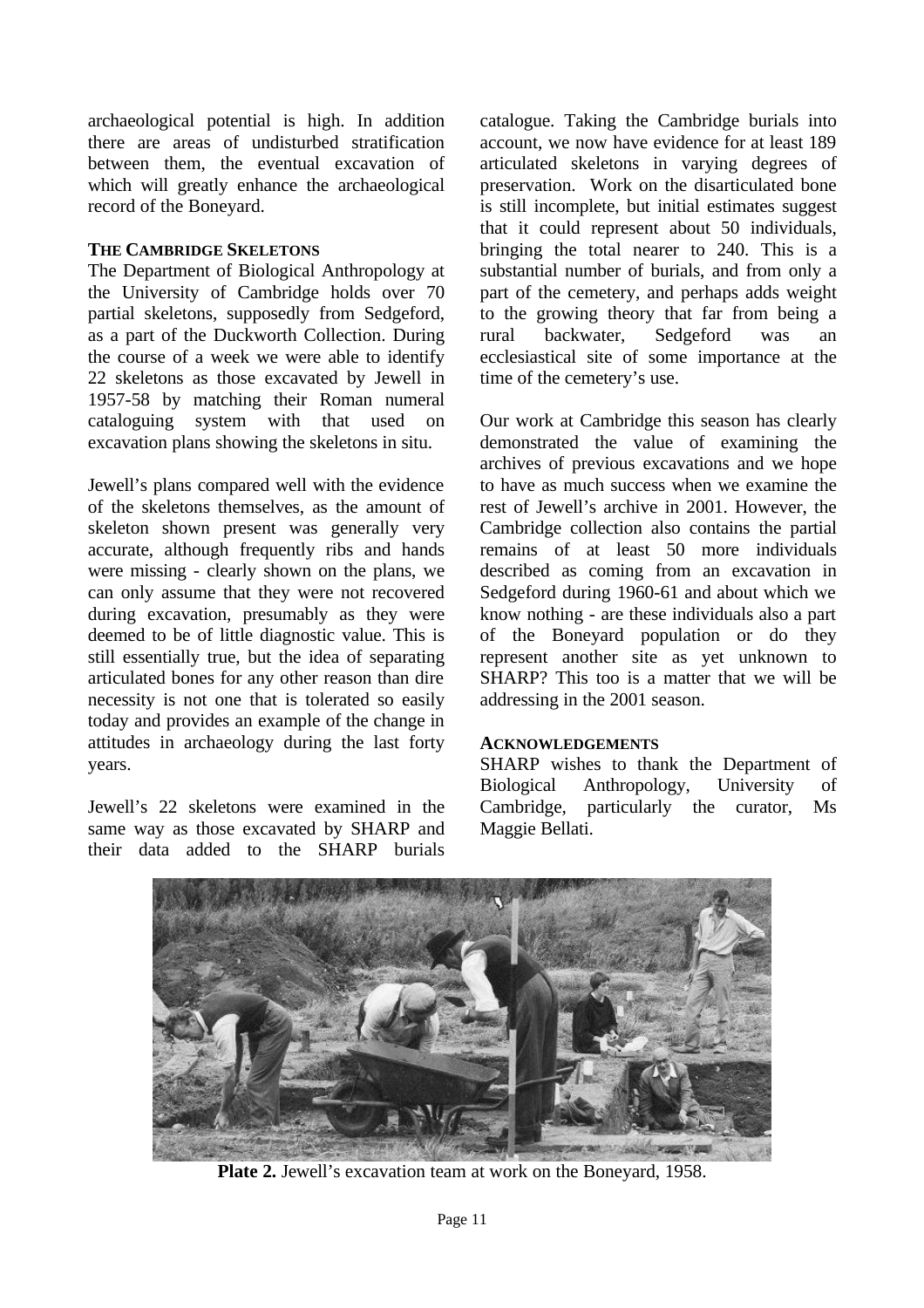### **WEST HALL PADDOCK**

By Andrea Cox

The fifth season saw the completion of our excavations at West Hall Paddock and the establishment of a firm sequence of events on the site. Work in 1999 had shown that a sequence of boundaries and pathways had existed on the site from the  $13<sup>th</sup>$  to the  $17<sup>th</sup>$ centuries, boundaries that are thought to have once separated the land owned by the Priory of Norwich and that of the local lords, the de Sedgefords. The excavation had also uncovered important earlier medieval and Romano-British remains that needed further investigation in the 2000 season.

Below the later medieval boundary system, the 1999 excavations had unearthed what was thought to be the remains of a chapel, probably related to an early manor mentioned in Domesday Book and of possible Late Saxon foundation. Little evidence remained of the structure and our area of excavation was limited, giving us only a part of the structure to study and consequently leaving its function open to debate. A posthole, an area of mortar and flint hardcore with a defined straight western edge, and three equally spaced grave cuts were recorded. The central of the three graves was excavated and revealed the remains of a woman of approximately 30 years of age with severe skeletal deformities: a deformed right leg and scoliosis or curvature of the spine (Figure 5).

#### **THE 2000 SEASON**

The wet weather over the 1999/2000 winter had severely waterlogged the site, leaving the eastern half unworkable. Fortunately the most significant deposits lay in the western half and we were able to study them extensively. Further study of the remains of the early medieval 'chapel' in 2000, yielded another posthole cutting the mortar and flint hardcore between two of the grave cuts. We also excavated the northern grave cut, but it failed to produce any articulated human bones for comparison with the 1999 skeleton, having been disturbed, robbed of its contents and immediately backfilled at some point in the medieval period. Why the grave had

been robbed is impossible to tell but it is probable that it took place when the 'chapel' was demolished or dismantled.



**Figure 5.** Skeleton S5001 in situ.

All reusable or perishable material - flooring, beams or posts, roofing and walling materials had left little trace in the ground. No flooring surfaces, collapsed building debris or grave markers lay directly above the mortar hardcore and burials; only a thick layer of soil and occupation debris built up over time after the abandonment of the area. The lack of such deposits can partly be attributed to the natural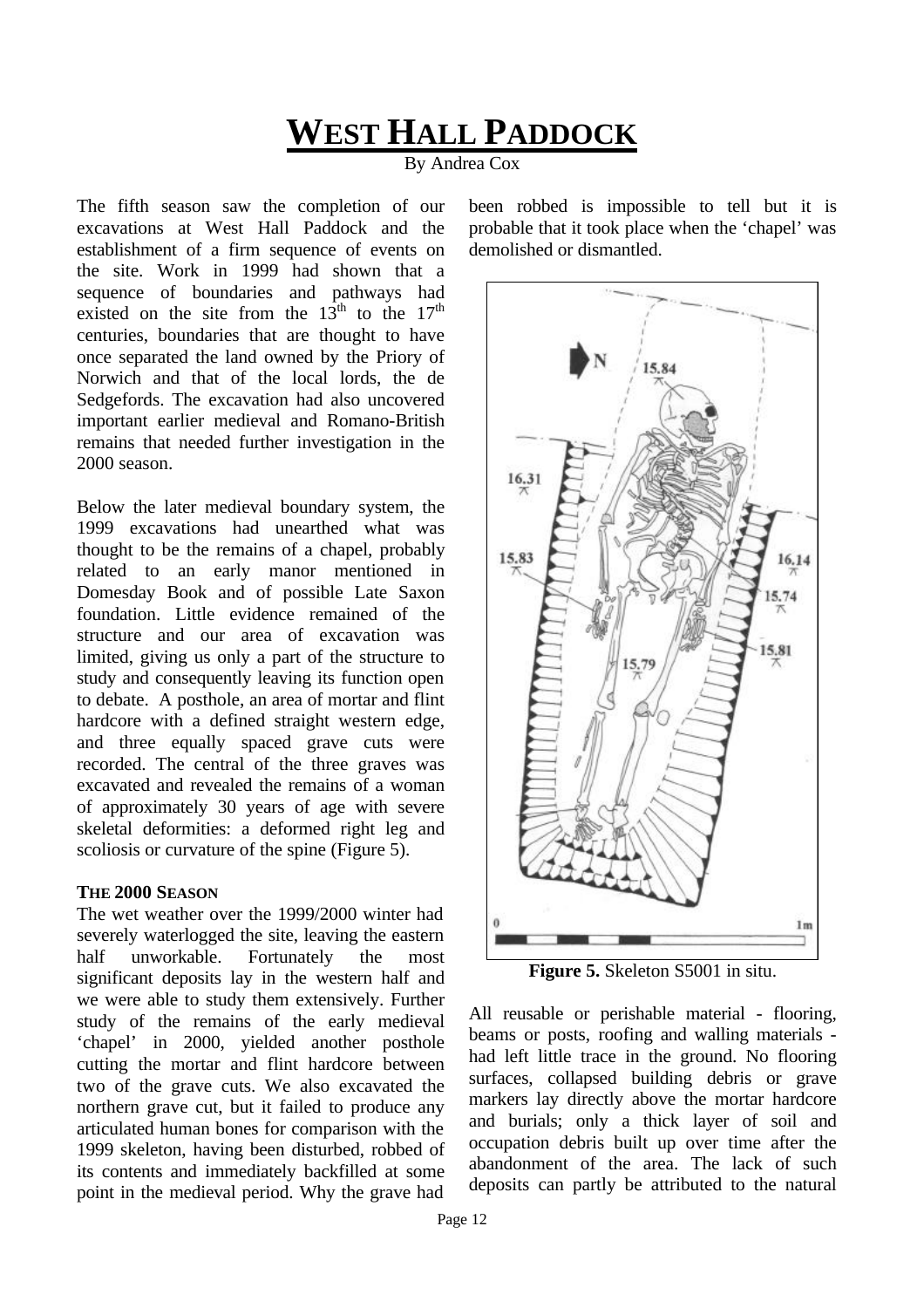decay of the organic materials that would have been used for the building. Even so, no evidence of posts having rotted in situ was discovered, suggesting that they had been removed. It is probable, then, that when the 'chapel' went out of use, some of the building materials were reclaimed to use elsewhere, and at the same time the second grave cut was disturbed and its contents removed.

#### **RADIOCARBON DATING**

Dating evidence for this 'chapel' structure was equally scarce. Therefore it was decided to get Skeleton S5001 radiocarbon dated, producing a date of 950±40 Before Present (BP, with the 'present' conventionally taken as being AD1950), which can be calibrated to a calendar date range of AD1010 to AD1180. This shows that S5001 probably died between these dates and that the 'chapel' was in use before AD1180 and was abandoned later than AD1010. Although a wide date range, it confirms our ideas that this phase of activity on the site dates to the earlier years of the medieval period, even stretching back to the Late Saxon period.

#### **INTERPRETATION**

There was certainly uninterrupted continuity of activity and settlement at West Hall from the Late Saxon period, through the medieval period. Again there were problems of interpreting the data due to the small area of excavation that we were unavoidably limited to and because of disturbance by later medieval activity. Nevertheless the 2000 season uncovered a sequence of clearly dated Late Saxon remains with no hiatus before the construction of the 'chapel'. A substantial soil layer containing occupation debris such as Ipswich and Thetford ware fragments, bone and shell represented the Late Saxon land surface and on to this a rammed chalk surface had been constructed. A large irregular shaped pit was later cut through the surface and was left open to silt up. What the surface and the pit represent remains unknown as their full extent could not be uncovered. It is possible that the pit was in fact a pond; the land being near the river and therefore very wet. Eventually the 'pond' was filled and levelled off when the whole area of the west end of the

Paddock was raised above the water table with a series of dumped sand and soil deposits. The 'chapel' was then built on dry and flat land.

Prior to the Late Saxon activity, it seems that the Paddock was left unoccupied for several hundred years. Work in 1999 had identified Romano-British layers and a small gully running eastwest. The 2000 season confirmed the date and uncovered a shallow ditch and another gully, again running east west across the site. They all contained preserved plant remains showing that the area had been waterlogged continuously since the ditch and gullies were dug and that the area was very wet and probably marginal land. It is likely then, that the ditch and gullies were attempts at drainage after the land had become increasingly waterlogged. Eventually nature won out and the area was abandoned until the Late Saxon population of Sedgeford decided to utilise it. Unfortunately, the great depth of the deposits, over 2m below the present ground surface and the waterlogging of the site made it impossible to excavate deeper for more Romano-British or earlier prehistoric remains. Even so, Iron Age pottery sherds were recovered from the Romano-British layers suggesting that there had been activity of this date nearby.

Although brought to an end by practicalities rather than lack of archaeology, the five-year excavations at West Hall Paddock have been a huge success. We have identified the boundary between the two medieval manors and discovered previously unknown early medieval, Anglo-Saxon and Romano-British activity in the village. Not only important in their own right, these discoveries have also helped bring us a step closer to fulfilling one of our main research aims: to discover when and why the Anglo-Saxon settlement moved to the site of the modern village on the northern side of the river. The West Hall excavations have shown that, certainly by the Late Saxon period (AD850- 1066), people were using the land on this side of the river, and that it is likely that an early manor was also established there during the period. The significance of this is yet to be fully understood but future work in the area and at Boneyard and Reeddam will no doubt elucidate this.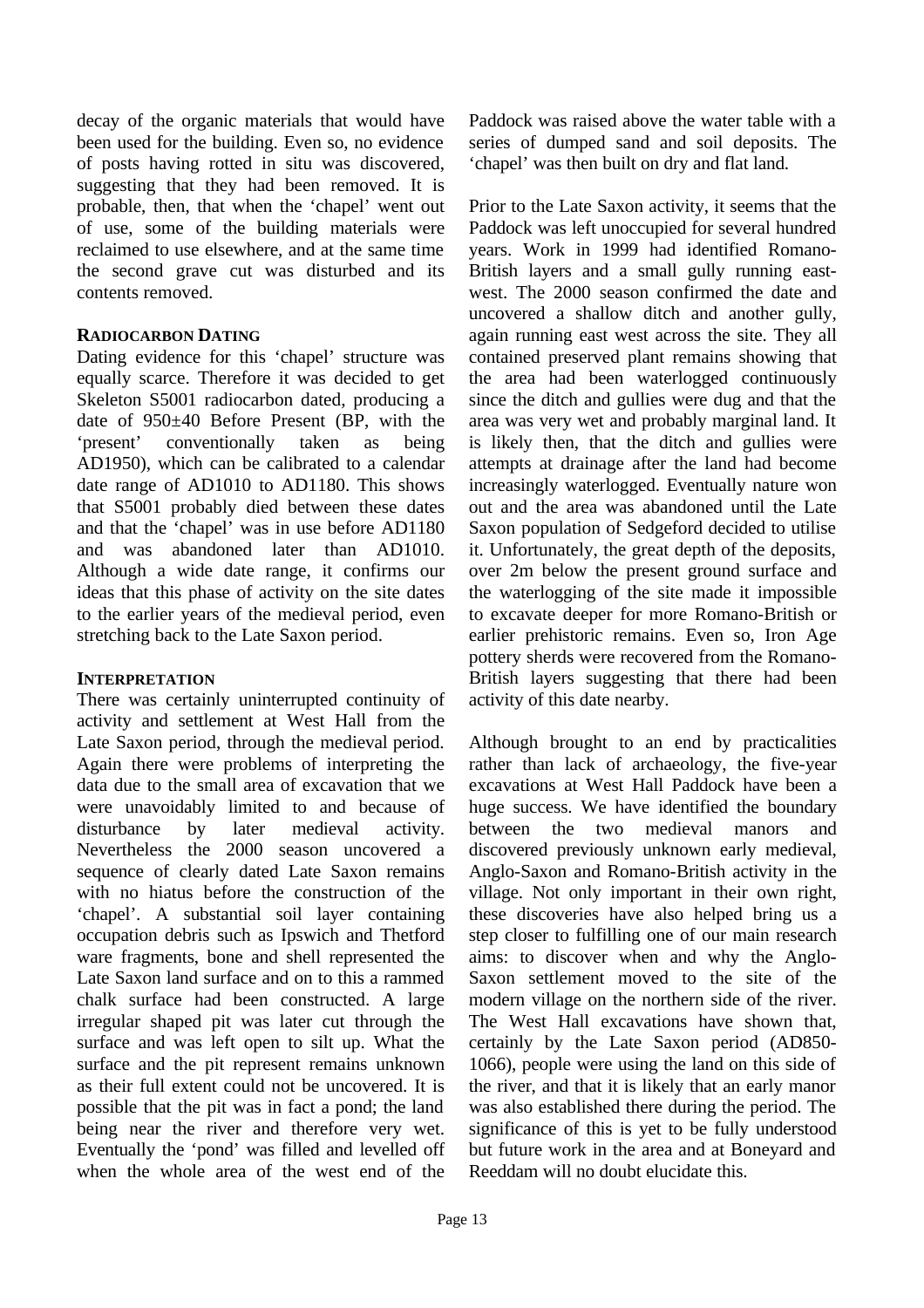## **WEST HALL HOUSE**

By Pauline Fogarty

As part of larger research into the West Hall area, work has been done this year on West Hall House. A standing building survey was undertaken of the interior and exterior of the building. An investigation into the gardens of West Hall was also done, to look for interesting features, such as the structure of the gardens in the past. A small-scale investigation into the documentary evidence concerning West Hall was also carried out, allowing us to learn much about the manor in the past.

The present West Hall house is believed to stand on the site of a medieval manor, of which there are no structural remains, but many documentary references to an estate of Norwich Cathedral Priory. Therefore, the standingbuilding survey had a number of important purposes;

1) To complement the standing building survey of West Hall Farmyard carried out in 1999.

2) To identify the developmental sequence of the building and relate these to the history of the manor.

3) To see if any remains of the medieval manor

survive within the present standing building.

The manor of Sedgeford had a higher value than any of the other manors owned by Norwich Cathedral Priory. It is thought that the West Hall Manor was divided into two courts, with a separate moat around each, but the precise location of these is unknown today. On the present site a stream runs parallel with the north and west walls of the house and there is also evidence of where this stream continued to the south of the West Hall grounds, although it is at present overgrown and dry. This stream may follow the path of a medieval moat, but would have been unlikely for defence purposes, instead representing the status of the manor.

West Hall House may not have any visible structural remains dating back to the manor in the medieval period, but at least six phases of rebuilding can be seen in the fabric of the house itself.

The eastern end is the earliest remaining part of the structure (area d in Figure 6), where there is an original chimney appearing to date from the  $16<sup>th</sup>/17<sup>th</sup>$  centuries. Very little of the walls of this eastern section can be seen as they are

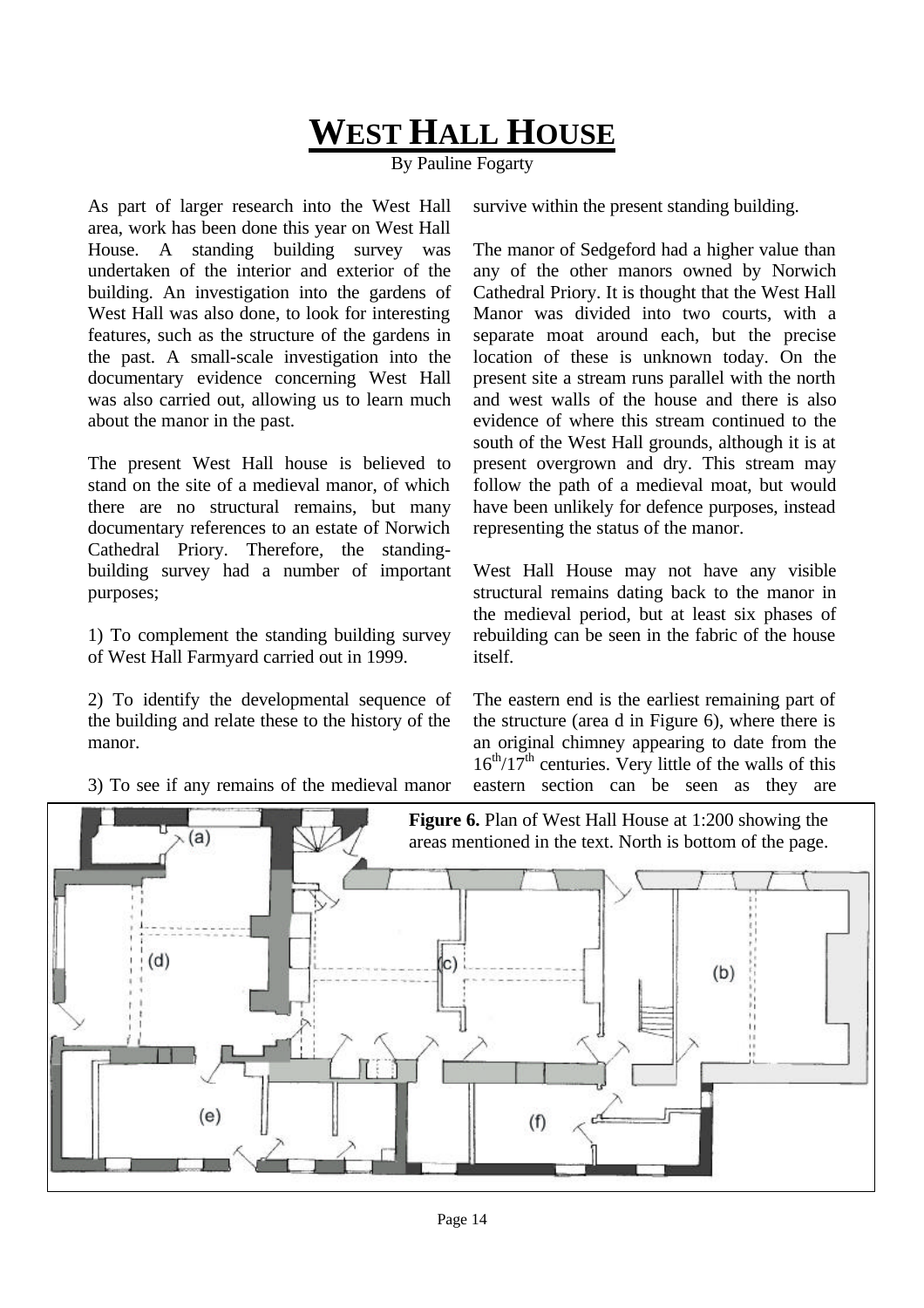concealed by extensions to the north and south, and an extension to the west. The eastern wall that remains unfortunately does not contain many original features, such as windows, but has been subject to many periods of rebuilding. The middle section (area c) of the house is of a later date than the eastern end. The western end (area b) of the house is an  $18<sup>th</sup>$  century extension; this is clearly visible from the windows and the similarity of the brickwork. The south wall is the front wall of the house and shows the scars of these rebuilding phases. It is probable that at the time of this western extension there were also alterations to the southern front of the house.



**Figure 7.** An example of the stratigraphy of standing buildings

These alterations would have been made as it was important for the front of the house to look symmetrical for aesthetic reasons. The front of the house contains at least one set of blocked windows in the middle section. These windows were probably blocked and replaced when the western extension was added, in order for the front facade to remain symmetrical.

There are two additions on the north side. The eastern one (area e) may be of two builds, containing a single storey and the later addition of another storey. There are possible marks on the walls on the west, north and east sides that indicate this. The idea that this has been extended from a single storey outshut to a twostorey outshut is made probable due to alterations to the heights of windows in the lower level. There were three windows at a lower point, of which one was filled in and replaced by two windows that were slightly higher up, shown in Figure 7. It is likely that this would have been the result of a heightening of the wall that allowed the builders more space in which to place the window.

The northwest outshut (area f) is the most modern part of the construction and contains some renovations where doorways were converted into windows.

There is also an outshut at the front of the house, at the eastern end (area a). This outshut is later in date than the eastern section, but is probably only a little later than the middle extension. The outshut is interesting as it has undergone many renovations. This is typical of any structure that is on the facade of the building. The outshut bears the scar of an old conservatory and the effects of internal reorganisation. In this outshut a staircase has been moved from the eastern to the western end. Where the staircase was added is evident as a doorway has been blocked in and a new door inserted at the foot of the stairs.

#### **A BRIEF HISTORY OF WEST HALL MANOR**

A manor at West Hall is referred to as 'acquired fully' by Norwich Cathedral Priory in 1205. The manor was owned by Norwich Cathedral Priory, and was worth more than any other Manor owned by the priory, at £76 18s 4½d (Dodwell 1975, xxi). The dissolution of the monasteries spelt the end of the Priory's ownership and the estate was taken over by the Dean and Chapter of Norwich. However, the manor has been leased out privately since at least the late 1420s. It is known the Le Stranges and the Rolfes held West Hall house, the farm and much of its lands. West Hall House was leased by the Le Stranges for a total of 198 years, one of the longest leases given by the Dean and Chapter. In 1538, the manor and rectory of Sedgeford was let to Thomas Le Strange on a 99 year lease. In 1562, another 99 year lease was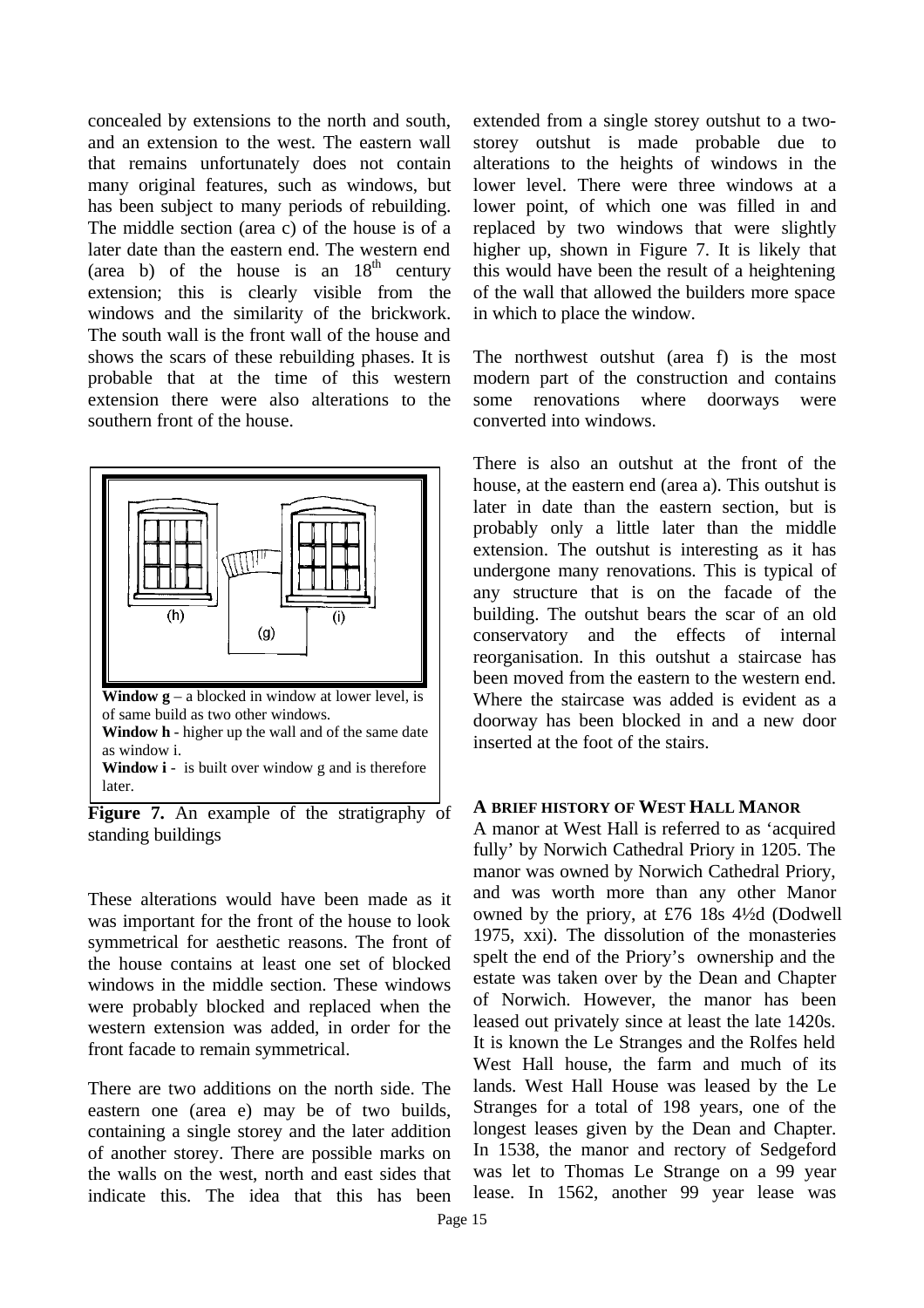arranged with Nicholas Le Strange, that came into effect seventy-five years later (Atherton and Holderness 1996, 668).

The Le Stranges not only held West Hall for longer than many of the other lessees, but gained rights that many other tenants of Norwich Cathedral Priory did not share, such as the control of the manor court. The Le Stranges also escaped paying corn rents on the property as these were introduced after their leases were enforced and therefore were not obliged to pay as other tenants were.

The Rolfes held the leases of East Hall and West Hall farm between 1767 and 1889, at which time the lease was refused extension by the ecclesiastical commissioners (Berry 1979). The Rolfes, like the Le Stranges, were also given much freedom concerning the property. This is seen when William Utten told Edmund Rolfe, 'they leave the management of that building to your care and judgement' in 1775 (NRO, DCN 118/5). The property transferred into the hands of the Ecclesiastical Commissioners (as did most of the Dean and Chapter property) in 1869.

Work to be carried out on West Hall in the future will include looking at the documentary sources for the manors in the medieval period, looking at how the manor's wealth compares with others held by Norwich Cathedral Priory and investigating why West Hall was often undervalued in medieval documents.

#### **REFERENCES**

Atherton and Holderness, 1996, 'The Dean and Chapter Estates since the Reformation'. In *Norwich Cathedral; Church, City and Diocese, 1096-1996*. eds. I. Atherton, E. Fernie, C. Harper-Bill and Hassell Smith.

Berry, 1979, The Rolfe Papers; The Chronicle of a Norfolk Family 1559-1908 Norwich: Mrs. Veronica Berry.

Dodwell, 1975, *The Charters of Norwich Cathedral Priory.* Pipe Roll Society.

(NRO, DCN 118/5) – Quoted in Atherton and Holderness, 1996.



**Plate 3.** West Hall House from the north east c.1910.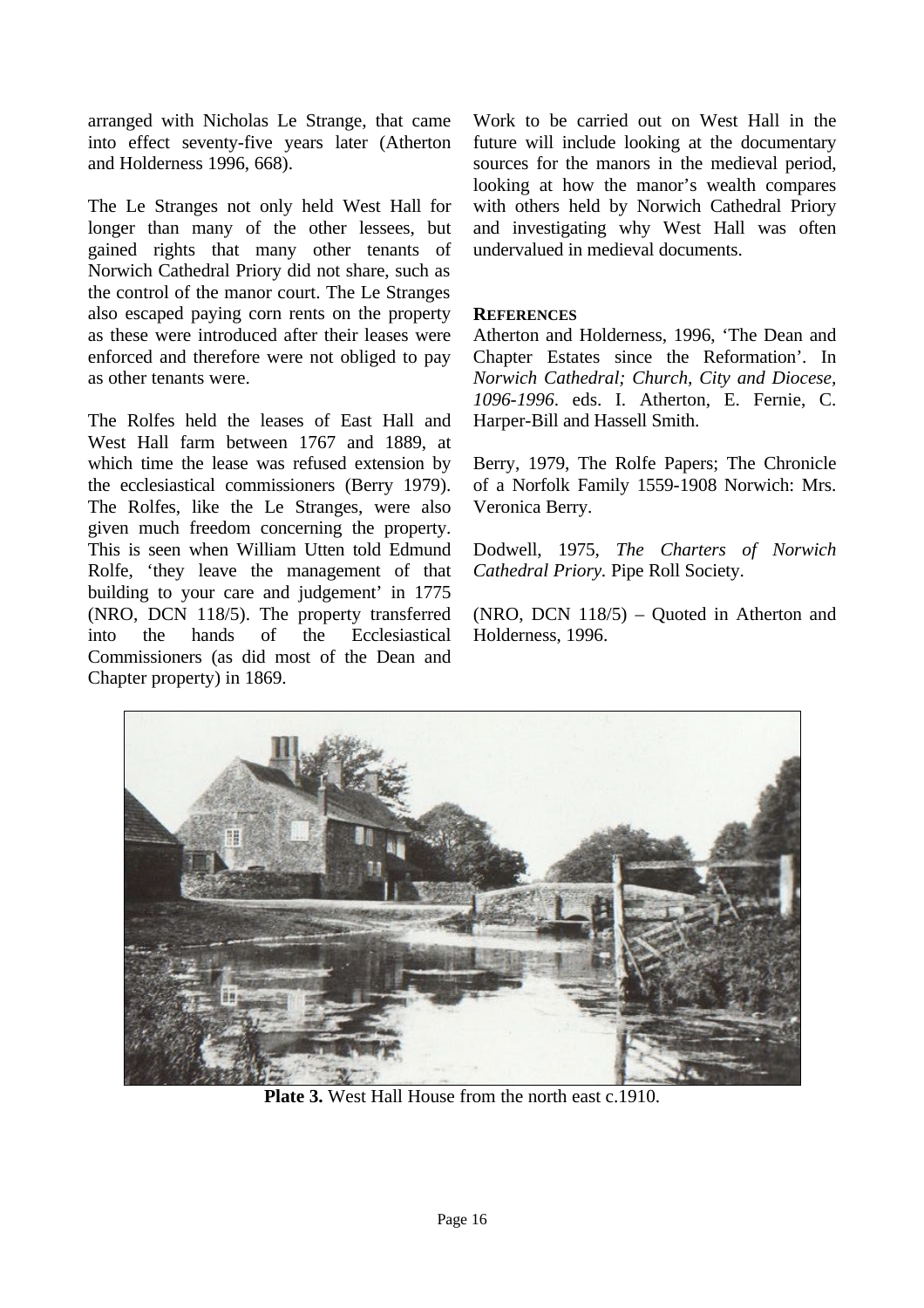### **THE PAGAN SAXONS OF SEDGEFORD**

By Sophie Cabot

During the 2000 season an investigation into potential Early Anglo-Saxon sites in Sedgeford was put together using antiquarian accounts and museum objects. It was hoped that this would provide some information about the people who predated the Christian Saxons of the Boneyard, where no pre-Christian Saxon material has yet been found.

Work started with extensive desktop research into the previous finds and excavations of early Saxon material in Sedgeford, most notably by an owner of Sedgeford Hall, Holcombe Ingleby. A keen antiquarian, he wrote extensively of life in Sedgeford before the First World War in *The Charm of a Village* (1920), in which he also discussed his many archaeological activities.



Plate 4. Urn excavated before 1826. (Ingleby, 1920, 31).

#### **PREVIOUS PAGAN SAXON FINDS**

As a result of this work, it seems likely that over the years at least six cremation burials in urns have been excavated in a fairly discreet area of the parish, the surviving finds being mainly in the collection of Norwich Castle Museum. The earliest recorded Pagan Saxon find is a row of cremation urns discovered in a gravel pit c.1826; two of these urns are believed to survive

and one has been published (Myres 1977, p.282).

Another urn was discovered by the Reverend Ogle in the area of Eaton Farm during the  $19<sup>th</sup>$ century (Norfolk SMR No. 13882). Although this urn is not thought to survive, Ogle's urn is one of a pair of finds from Eaton. At another point in the  $19<sup>th</sup>$  century the finding of a plain urn, without contents was recorded (Norfolk SMR No. 11262). This urn is now held by Norwich Castle Museum, and Sedgeford is identified as the find spot in their records.

Moving into the  $20<sup>th</sup>$  century, in 1913 Holcombe Ingleby found an urn (Norfolk SMR No. 1613) '…on the west side of the valley' (*Norfolk Archaeology* 19). This may be one of those he illustrates in his volumes, but there is no way of knowing whether it actually is. Ingleby also excavated a group of inhumations in 1913, which he discusses in *The Charm of a Village*. A sketch map of the grounds of Sedgeford Hall drawn by Ingleby's daughter, locates the area, but the Saxon identification of these finds is highly dubious. The map is of more interest for its incidental recording of a number of other locations of Pagan Saxon finds in the area.

In 1917 Ingleby discovered another urn (Norfolk SMR No. 1612) probably in a location close to No. 1613. This urn is probably that illustrated in *Norfolk Archaeology* 19.

In 1952 a 'probably AD…' and possibly Saxon socketed iron spearhead was found at Eaton, the only other early Saxon find from there (Norfolk SMR No. 356635). This is now in Norwich Castle Museum, and has also been published (Swanton 1973, Fig. 29, p.88).

Finally, in 1997, half of an early Saxon copper alloy brooch, was discovered by SHARP in the field to the south of the Boneyard. This find had been disturbed by ploughing and is shown in Figure 8.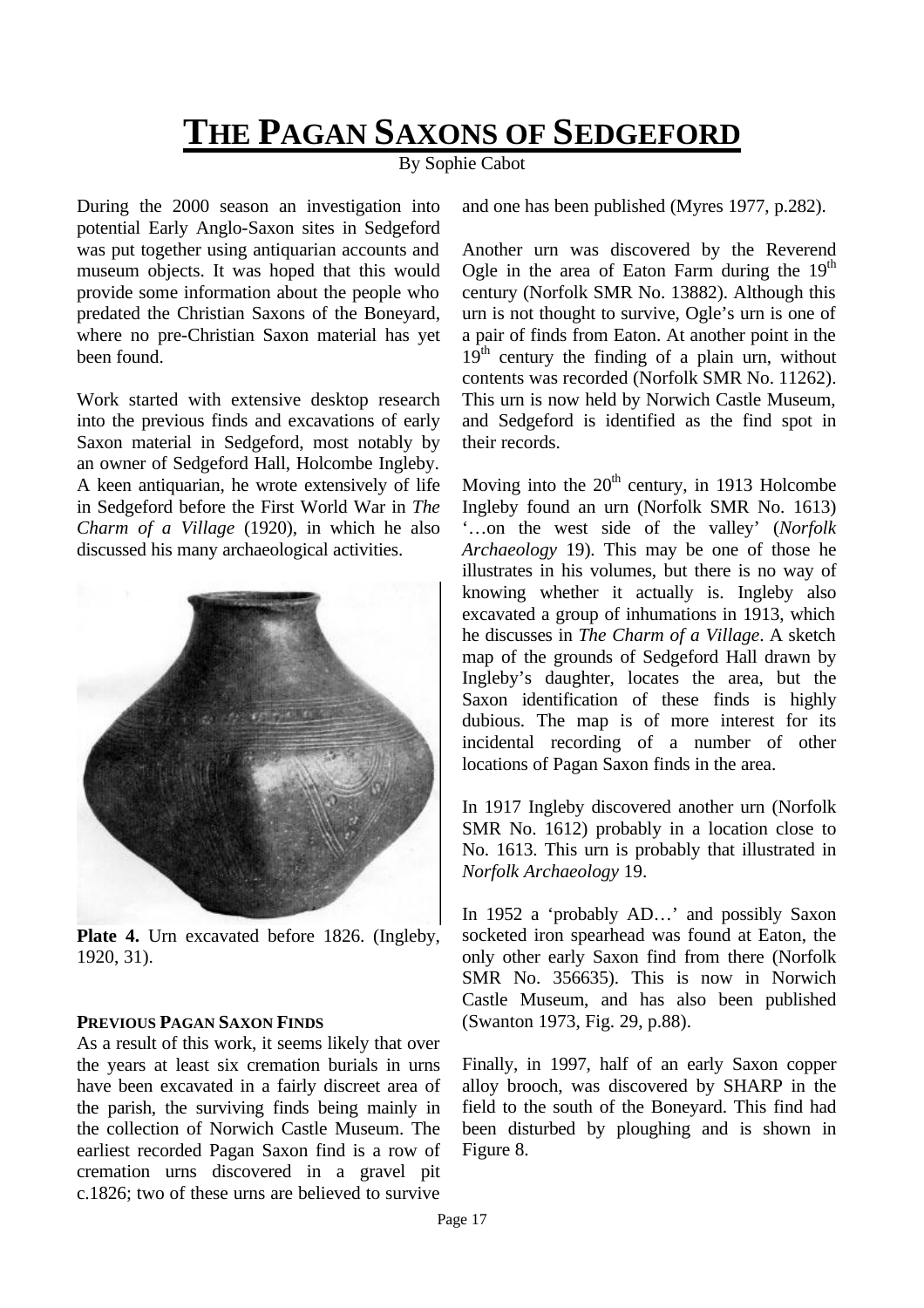

**Figure 8.** Sixth century brooch found by SHARP field walkers. Scale approx 1:1.

On the basis of these finds, fieldwork was concentrated on an area to the east of the village, close to Sedgeford Hall, identified from the records of the above excavations and finds.

#### **TRIAL EXCAVATIONS**

The identified area is in Hall Wood, and was not suitable for geophysical survey due to dense tree cover, so three small trenches were used to assess the archaeology. These were placed so as to cover the top, bottom and slope of the abandoned quarry in the wood where some of the urns were thought to have been found. It was hoped that evidence of a cremation cemetery would be uncovered, but given the difficult conditions it was expected that preservation might be poor. In fact, no cremation remains were discovered in these test excavations, and very little archaeology of any sort. The trenches were excavated by hand to natural glacial gravels, and two small field boundary ditches were found in the southernmost one. These appeared to be post medieval, dated by a single sherd of glazed Grimston ware. In the other two it appeared that quarry activity had destroyed any archaeological deposits. Over the whole area the soils were remarkably devoid of residual archaeological

material which might have indicated proximity to any kind of site.

It rapidly became clear that the area studied could not be the location of the antiquarian finds, and it has now been decided that an area to the south of the woodland is a more probable location, closer to the discovery site of the brooch illustrated in Figure 8. The issue had been clouded by the Ingleby sketch map, which relates to inhumation burials, and it seems increasingly unlikely that these were in fact Pagan Saxon burials at all. Overall, the success of this season has been in disproving the existence of an Anglo-Saxon burial ground at this location, where it has long been advertised, even on Ordinance Survey maps.

It is hoped that some work in this new location will be possible in future seasons.

#### **REFERENCES**

Ingleby, H. 1917. 'Roman and other remains recently discovered at Sedgeford' *Norfolk Archaeology 19.*

Ingleby, H. 1920 *'The Charm of a Village: an account of Sedgeford with its History and Carnivals.'* Clement Ingleby. London

Myres J.N.L. 1977 *'A Corpus of Anglo-Saxon pottery of the Pagan period'* Cambridge University Press.

Swanton M.J. 1973 *'The Spearheads of the Anglo-Saxon settlement'* Royal Archaeological Institute. London.

#### **ACKNOWLEDGEMENTS**

SHARP is grateful to Rob Kruszynski at the Natural History Museum and Simon Chaplin at the Royal College of Surgeons.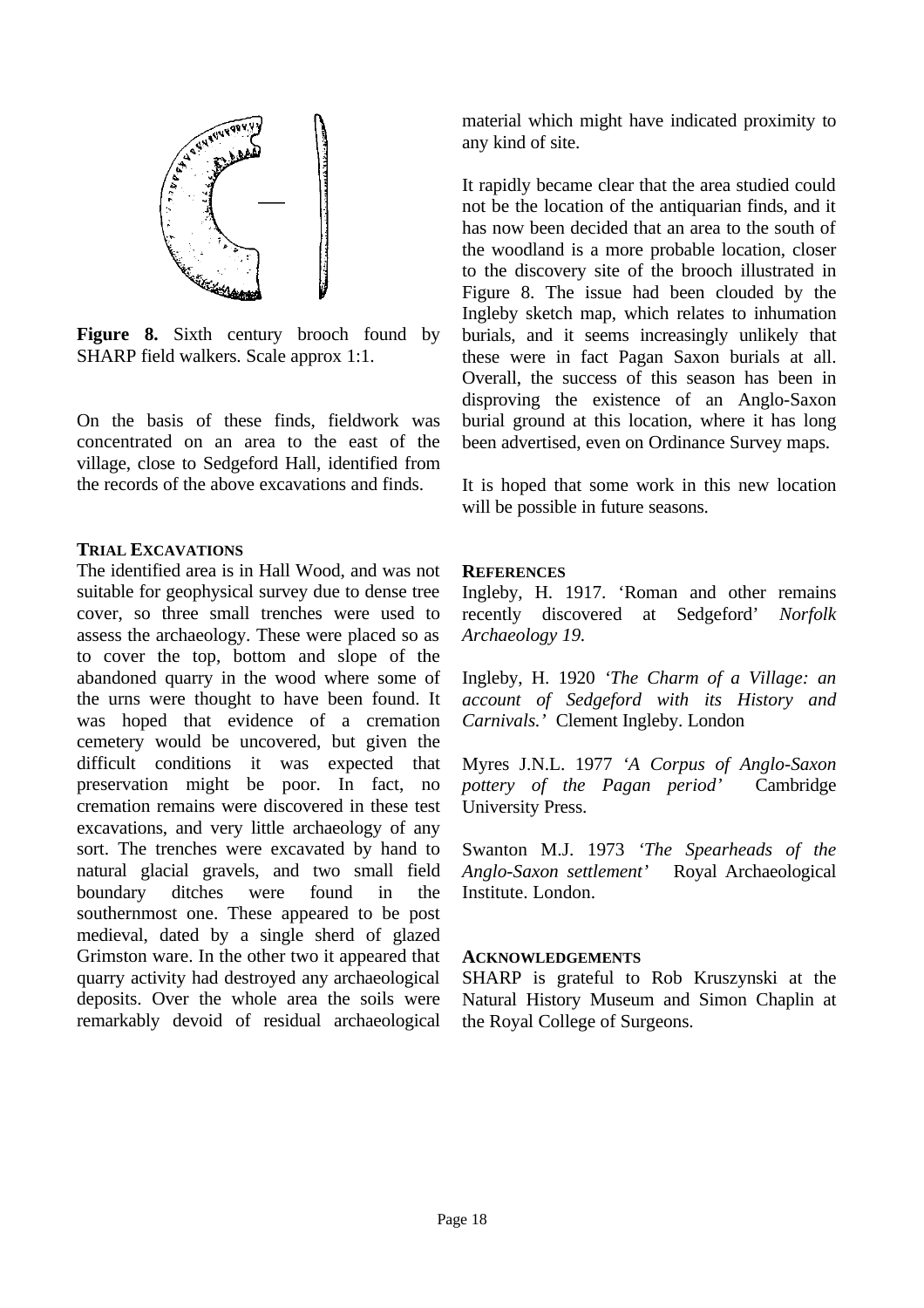## **THE BOWLING GREEN EVALUATION**

By Naomi Payne

In 1913 Holcombe Ingleby installed a bowling green about 150 yards to the north west of Sedgeford Hall. In his book *The Charm of a Village* (1920) he states that during the construction of the green he "discovered that the workmen were turning up pieces of British and Roman pottery" (p.27). He then describes how he went on to find quantities of pottery in various parts of the Sedgeford Valley, but he does not specify where precisely he dug.

Ingleby certainly found a large quantity of pottery; Plate 5 shows tables in the village hall covered in his pottery finds. Unfortunately the pottery does not survive: local folklore has it that it was crushed and used in the hard core of the road between Sedgeford and Snettisham. Apart from the brief references in *The Charm of a Village*, Ingleby's discoveries were not systematically recorded or published.

In Week 2 a small team of diggers was deployed to the old bowling green site, aiming to discover what Ingleby had found and assess whether any of the deposits have survived. The bowling green has not been in use for at least half a century and has been planted with trees. However, the position of the rectangular green is still evident, with slight banks to the north west and south east, a more defined bank to

the north east and a drop towards the Heacham river to the south west.

A five metre trench was placed across the north east bank, and test pits were positioned off the green to the north east, south west and north west. The sequences discovered and profiles surveyed on and off the bowling green suggest that the green was constructed by cutting into the natural slope to create an appropriately sized flat surface. The material removed appears to have been deposited fairly evenly to the north east, building up the bank. Few finds were recovered by hand from this material, but when the spoil was sieved, numerous small sherds of Iron Age and later pottery were recovered. It seems that when Ingleby's workmen excavated the bowling green they missed these small sherds, just as we did when excavating by hand.

We concluded that the construction of the bowling green had removed the archaeological deposits containing the Iron Age and Roman pottery that Ingleby found. However, the quantities of pottery recovered do suggest there is an Iron Age site somewhere in the vicinity and a programme of investigation into the Iron Age at Sedgeford was initiated during the 2000 season.



**Plate 5.** Ingleby's pottery from *The Charm of a Village*.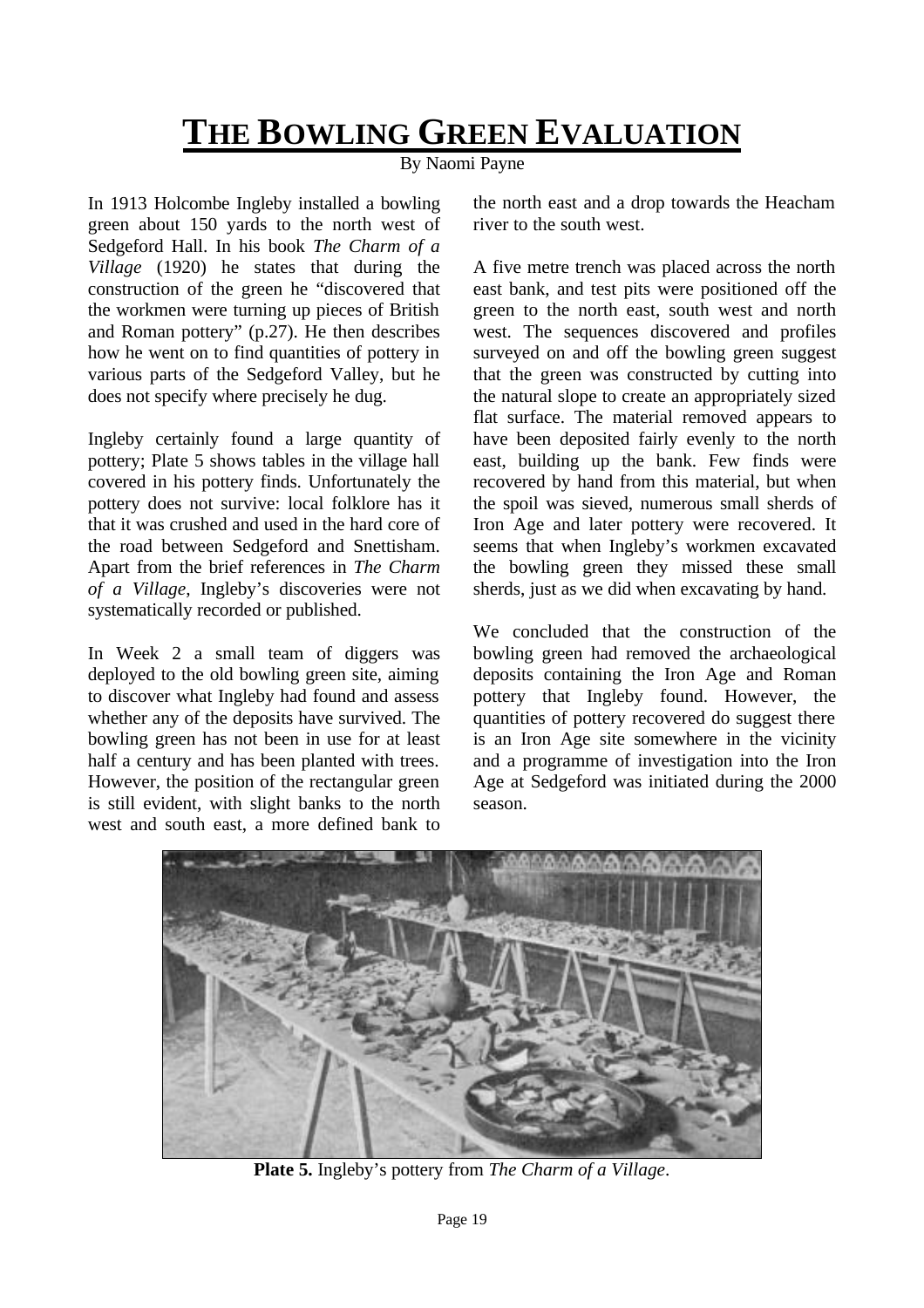## **FACIAL RECONSTRUCTION FROM SKULLS**

By Dominic Andrews

This year experiments were carried out in the field of facial reconstruction from the skulls found in Sedgeford. The aim was to bring these people 'to life' so that we might have a better idea about their appearance and make a more direct link with the past. Such reconstructions are normally done in three dimensions using a cast of the skull and layers of clay to build up a convincing model of the head in life, and are generally very expensive. Our aim was to attempt to duplicate this method in two dimensions at relatively little cost.

#### **PRINCIPLES OF FACIAL RECONSTRUCTION**

There are certain characteristics of a face which can be deduced from a study of the features of the skull, as they are determined entirely or in part by the shape of the skull (or, more correctly, they grow together with the skull). The skull can tell us the shape of the head, brow and jaw, and the dimensions of the cheekbones and chin; it is possible also to deduce, to a certain extent, the approximate shape and size of the eyes, nose and mouth, as well as the general degree of robustness.

Other features, however, cannot be determined, as the skull structure can provide no evidence of their appearance. Details such as the shape of the eyelids, the end of the nose, the size and shape of the ears, and the lips can only be guessed at. Similarly, the pigmentation of the eyes, hair and skin cannot be revealed. Other characteristics of a face, such as the amount of subcutaneous fat, the complexion and the patterns of lines and wrinkles cannot be known, being the products of the subject's environment. Educated guesses, though, can be made, with references to the known facts about the person's lifestyle. Generally these features must all be drawn from the imagination of the reconstructing artist.

There are also features which are vital to a person's visual identity, but which have no direct connection with a person's genetically determined appearance; these are the hairstyle worn by the subject, the style and presence of

facial hair, and also skin blemishes (such as warts, acne, freckles or scars).

#### **THE PROCESS OF RECONSTRUCTION**

In principle this is basically the same as for three-dimensional reconstruction, although a lot quicker. The first stage, and the most important, is to produce an accurate sketch of the skull from a given angle; accuracy is essential, but by no means unattainable, given sufficient experience. Reference must constantly be made to the skull during the procedure, and the artist must keep a 'feel' for the skull and its features. It is important to keep in mind, at all times, a three-dimensional picture of the head and features, as it is easy to distort the features when transferred from brain to paper.

Over the outline of the skull are drawn such features as the eyeballs, nose and the main muscles of the head; the shape of the skull, and the size and position of muscle attachments are used as a guide. The line of the mouth is added, using the width of the jaw and the arrangement of teeth as indicators (the width of the mouth is roughly the distance between the canines). The eyes are then given lids (the form of which can be estimated from the size and shape of the sockets and the age of the person), and now the face begins to come 'alive'. After this, soft tissue is added to the head in various thicknesses, as appropriate, and ears are drawn in. From this point, it is simply a matter of adding and removing pencil lines; wrinkles are added, and the face is rendered, with shadows, and final touches, to turn it from a diagram into a portrait. Lastly, hair is added, with reference to contemporary fashions, and the head is given a neck to complete the illusion.

There are several factors which must be decided upon when a reconstruction drawing is being produced: decisions must be made concerning the angle of the head, the direction of gaze and the expression, as well as the state of their health and level of cleanliness, and their 'character'.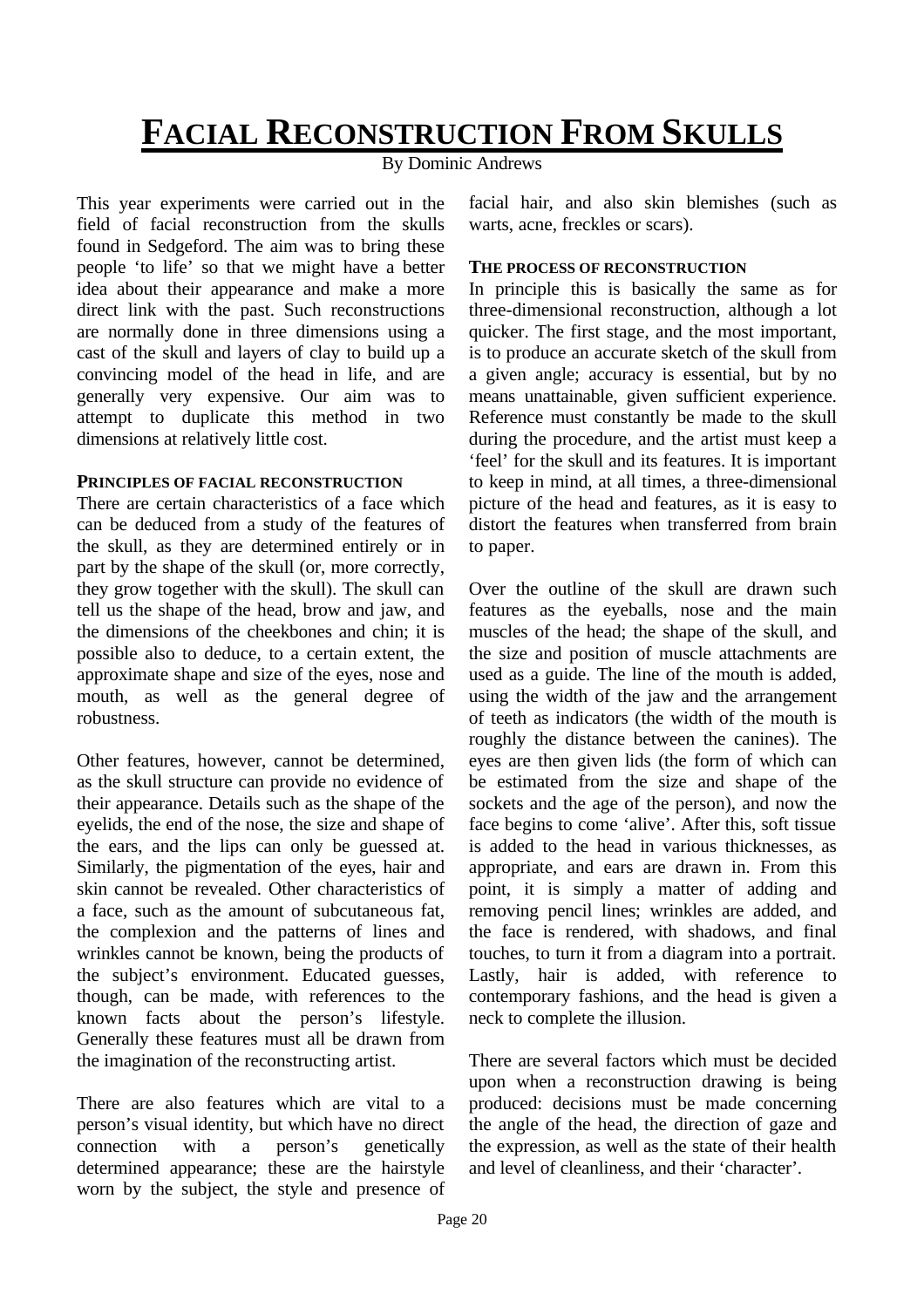

**Plate 6** (above left) - Skull V from Jewell's 1958 excavation of the Boneyard, now in Cambridge.

**Figure 9** (above right) - The right side of the face, as we see it, shows the outline of skull, eyes and facial muscles, whilst the left side of the face shows rendered facial features.

**Figure 10** (below left) - Fully rendered face, with the partial addition of facial hair.

**Figure 11** (below right) - The finished reconstruction.



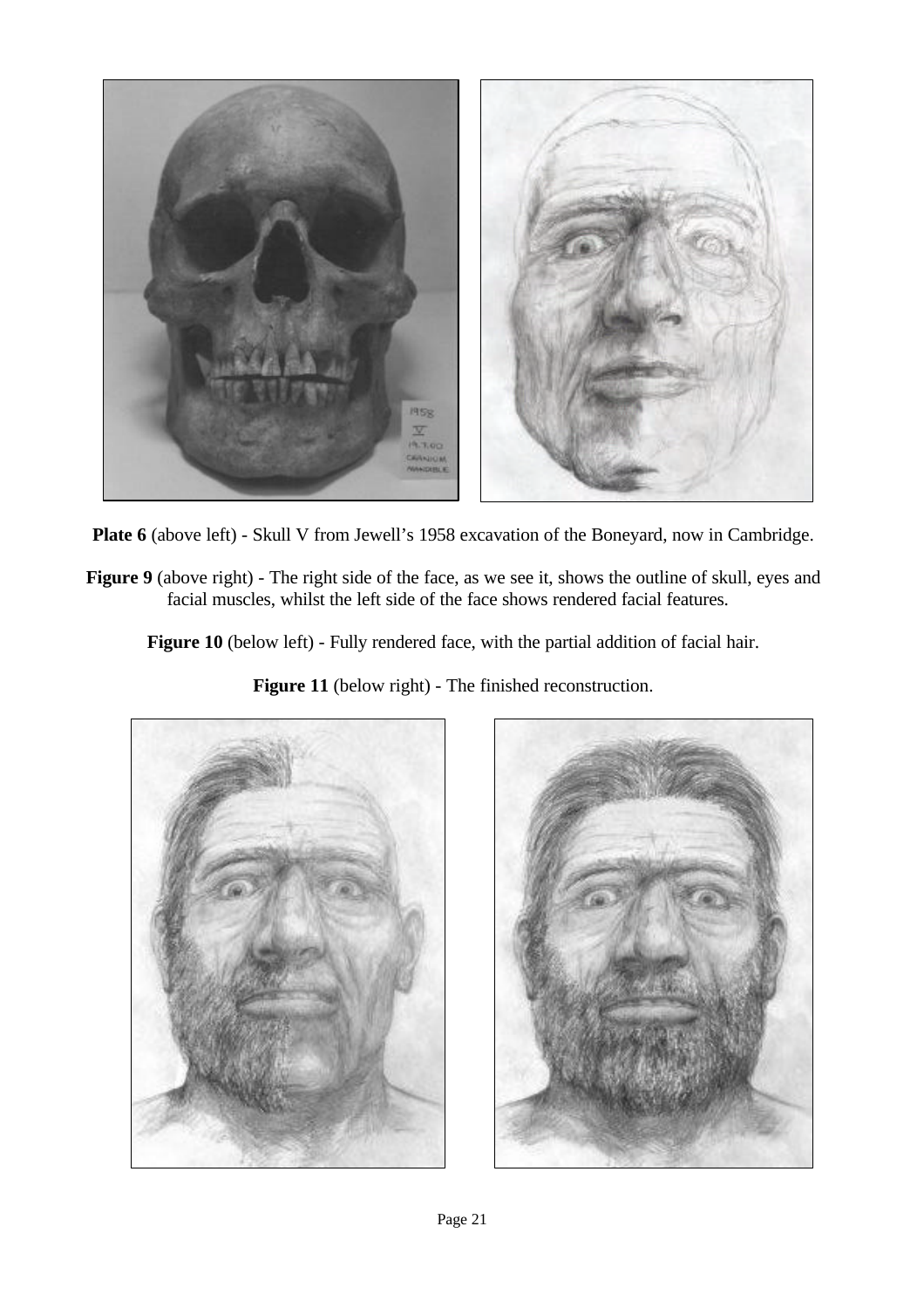The parts of a face which cannot be determined from the skull should be kept fairly nondescript in a reconstruction, in order not to distract the viewer from the parts of the face for which there is real evidence; at the same time the face must appear realistic, and retain its character.

#### **THE FACES FROM SEDGEFORD**

The first attempts at reconstructing the skulls from the Boneyard were made using photographs of the surviving intact crania. These were followed by 'life' drawings from the skulls, from different angles, with the process being refined each time. These earlier efforts are clearly far from perfect, but continued work has allowed a regular methodology to be established, which has since led to the production of pictures such as those illustrated here, which show the stages in reconstructing skull No. V from the 1958 excavations.

The drawings of the Saxon people from Sedgeford were created with certain points in mind to lend a general background 'feel' to the pictures. The bones found show that these people lived an active and healthy, if hard life, and were generally tall and well-built, with few signs of disease. The faces are therefore drawn with a lean look, and slightly weathered, as befits those with an outdoor life. It is assumed, though, that they would have aged faster than modern populations, as they lived in a world which would have been extremely stressful, without the benefits of modern science.

Another interesting experiment involved the reconstruction of a skeleton full length: this was done with the remains of the burial from the West Hall site. This subject was of particular interest as she had suffered from several deformities, such a badly curved spine, deformed ribcage, and a withered right leg. The resulting pictures were deemed to be a success, and there are plans to do more full-length reconstructions next year. It is hoped, too, that we might also attempt some 3-D modelling.

#### **COMMENTS ON THE 2-D METHOD**

The initial drawing of the skull is made sometimes by direct tracing from a photograph, but usually through observation. Measurements are not taken, but this does not mean that the picture created is inaccurate, for it is perfectly possible to create a precise sketch, with minimum distortion. Taking measurements would also be impractical for this purpose, as well as difficult without specialised scanning equipment.

The hardest part of the process is the 'application' of eyes, muscles, fat, skin and hair to the 2-D skull. This stage must be completed correctly, and so it is vital to be able to apply a sense of three dimensions to the two dimensional representation. This, again, does not pose a real problem - examination of a skull provides much useful information on the features to be created in  $2-D$ .

The purpose of facial reconstruction, in an archaeological context, is to present the public with a picture of someone from the past. They therefore need to see a *real person* who lived, breathed, ate, slept, thought and felt. The face must convey the impression that he or she is alive and thinking, so that we might make connection with the person in the picture. The face, therefore, must have character, expression and feeling; it must be a *person*, not just a *representation.* Expression is crucial to give the picture life; it is unnerving to see a totally relaxed face staring vacantly.

In the end, it must be acknowledged that the artist can only create an illusion, rather than a true image of the person. The picture produced will have some features in common with the real person, but is still fantasy, at least in part. The only purpose, after all, of these reconstructions is to give the viewer a face to go with the archaeological remains being uncovered.

As mentioned above, the results of the pictures produced this year show promise, and it is therefore planned that this work will be continued and expanded-upon next year, with life-size modelling and full-colour pictures.